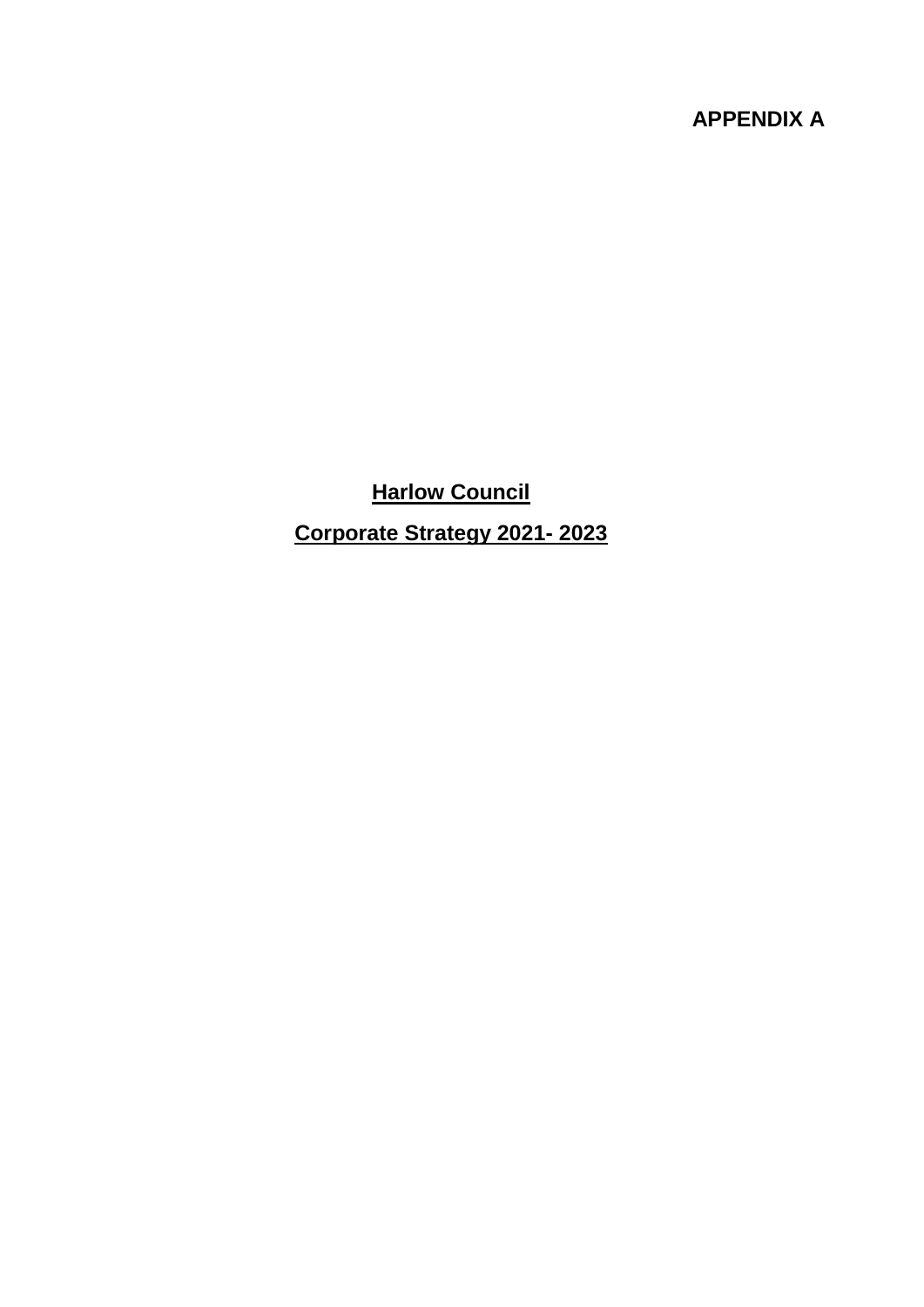# **FOREWARD**



I am delighted to introduce Harlow Council's new Corporate Strategy. This strategy sets out our vision for Harlow and provides a clear policy framework for how it will be realised. Our vision for Harlow is to be the best town in the country, to live, to work and to raise a family.

Our vision is one in which our town centre is regenerated making it a fun and vibrant place to spend your leisure time. Harlow will become a shopping destination with a diverse range of retailers. A town centre with high quality restaurants to suit a wide variety of tastes as well as becoming a centre of entertainment which is accessible to people of all age groups and backgrounds. We will regenerate our town's estates by ensuring the environment is well cared for and that local amenities such as our parks, playing fields, paddling pools and playgrounds are maintained to a high standard.

Our Council will be a council that promotes community cohesion and works with Harlow's fantastic volunteers, charitable bodies and faith groups to ensure that no one is left behind. Our Council will seek to support the most vulnerable in our society and will work to ensure that the "levelling up" agenda is applied to the benefit of all, so that every resident in our town has a stake in its future prosperity.

We will be an efficient Council that works with and supports local businesses. Protecting and investing in our much loved discretionary services will be at the heart of this Council's mission, because we recognise the vital part they play in the quality and standard of resident's living.

Our ambitious council house building programme will deliver a greater number of council homes. Creating homes that will give more of our residents a personal stake in our town. Greater numbers of council homes will also help to support those who are amongst the lowest paid in our society. Our commitment to Harlow North and the Harlow Gilston Garden Town partnership will ensure that not only are there more homes for the people of Harlow but that they are also in the right place; supported by adequate and sustainable transport infrastructure and local amenities.

This Council will never pursue an agenda of overdevelopment. Whilst this Council recognises the need for more homes, new housing should not infringe upon residents' standard of living. With this in mind, it will be this Council's policy to ensure that development to the South and West of Harlow are opposed and that the impact of any further development to the East of Old Harlow is limited.

The vision and ambitions I have outlined will be achieved through an overarching 'vision statement' supported by 'four key strategic themes'. Harlow is a great place to live and work. This Council will be the main engine for making it an even better place to be; but above all else it will be a council that is there to serve and support the people of Harlow.

> Councillor Russell Perrin Leader of Harlow Council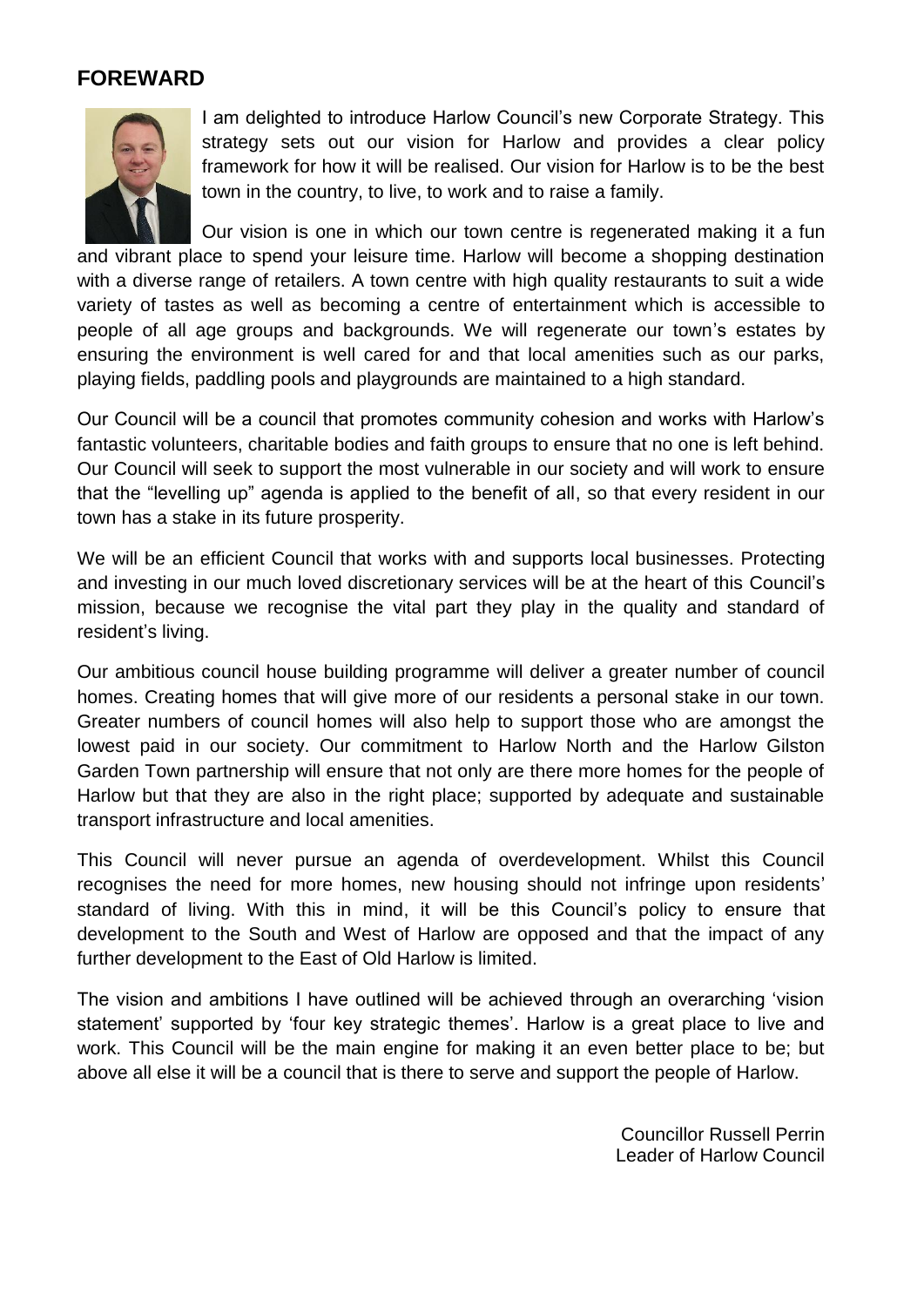## **INTRODUCTION**

Our Strategy is a central component of the Council's business planning; and is underpinned by the Council's Medium Term Financial Strategy and other strategic and operational activities such as service and team planning, Personal Performance Plans (PPPs), governance, and performance management.

The Strategy is for 3 years and will be reviewed and updated in the municipal year 2023- 24.

The Council's Cabinet Members and their portfolio responsibilities are set out in the subsequent pages below.

This connected Strategy ensures that everyone in the Council is working towards the same strategic ambitions and that our key strategic themes are achieved. This will be accomplished through the Council's 'delivery plan' for the current financial year (2021/22) and next financial year (2022/23).

To ensure the Council remains on target, its progress against our strategic ambitions will be monitored through the Council's Performance Management Framework, which sets out the mechanisms and the range of tool utilised by Officers and Councillors in gathering and reporting the Council's quarterly performance on service milestones, key performance indicators and the Council's finances.

The Council publishes a statement of its performance each quarter. These reports are presented to Cabinet and when agreed are published here <http://www.harlow.gov.uk/performance-reports>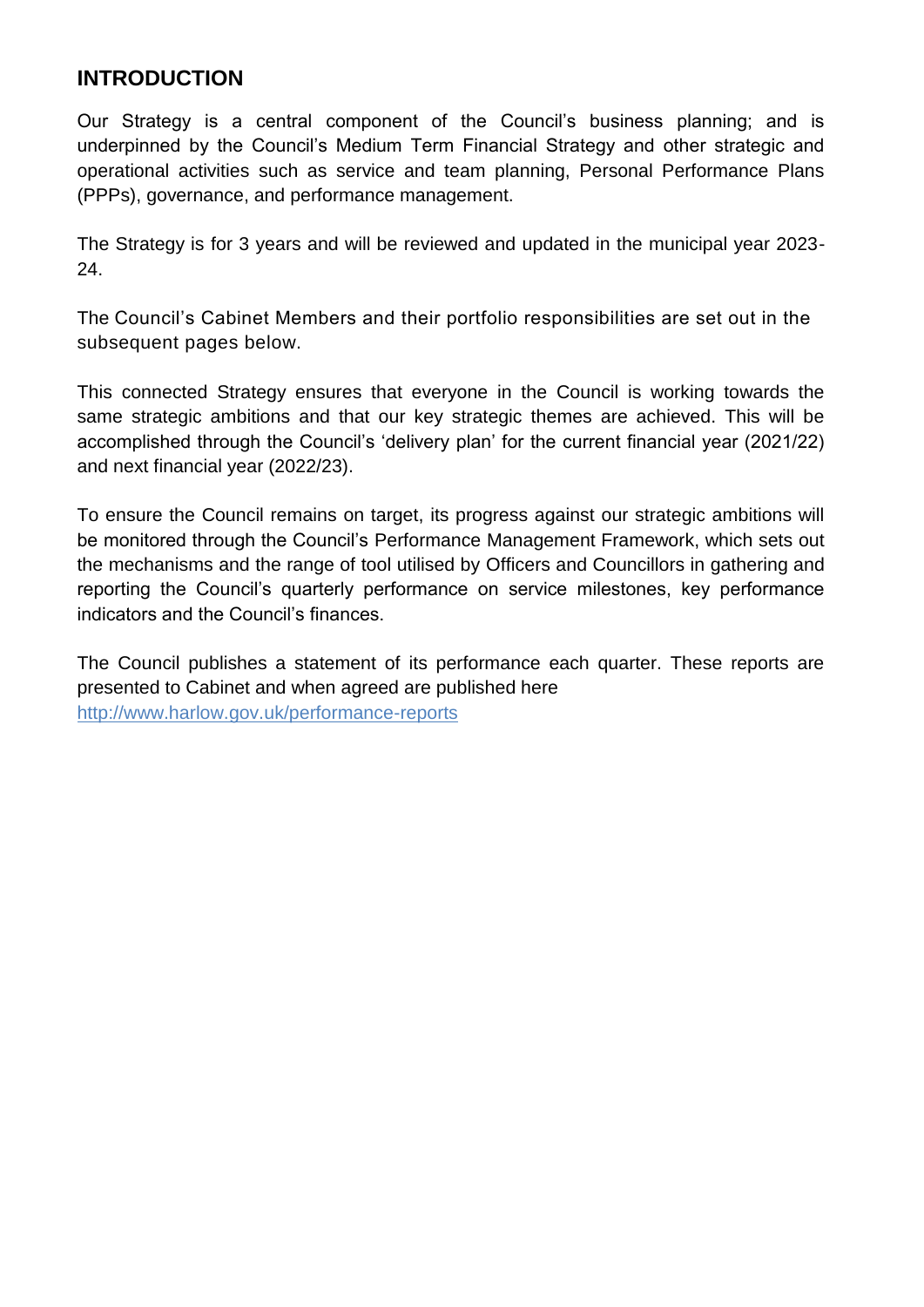# **OUR VISION STATEMENT**

Our vision is to position the Council to be a vehicle to "extend opportunity and prosperity to all." Now is the time for joint working and seizing opportunities that will build a lasting legacy of growth, inward investment and shared prosperity for Harlow.

This ambition will be achieved through our four key strategic themes that will guide the focus of this Strategy. These are:

#### **1. Economic Growth**

Harlow sits at the heart of the UK Innovation Corridor reaching from London to Cambridge. The Corridor provides the potential for Harlow's sustained economic growth and future opportunity for increased investment in its infrastructure and take the Town towards a better future post COVID-19. The Council will work with central and local government to pursue the Levelling Up agenda to help enhance local economic growth.

We will position Harlow as a regional centre for arts and culture and unlock the potential of our Local Authority Trading Company to bring greater return for residents.

Through our regeneration programme and the opportunities from economic growth, we will make Harlow a Town fit for the future. The prosperity of the Town will also see our residents developing the skills required to secure employment, accessing good quality housing as part of sustainable and social provision. The regeneration of our Town Centre will further enhance our growth ambitions and create opportunities to welcome business expansion

## **2. Social Cohesion**

Our aim for social cohesion is to have a framework of strategies that builds on our community's resilience, promotes the health and wellbeing of residents and improves the experience, wellbeing, financial resilience and social mobility of working families.

As a priority, we are determined to deliver a joined up, wrap-around approach that opens the potential to even higher levels of social and economic wellbeing. We will do this by:

- a) Targeting residents who need greater support to realise their life ambition:
- b) Through the 'Essex Plan for Working Families' gaining a better insight of the challenges faced by working families in Harlow and the support they need.
- c) Working with community leaders, employers, health and care authorities and professionals, police and criminal justice organisations, faith and charitable groups.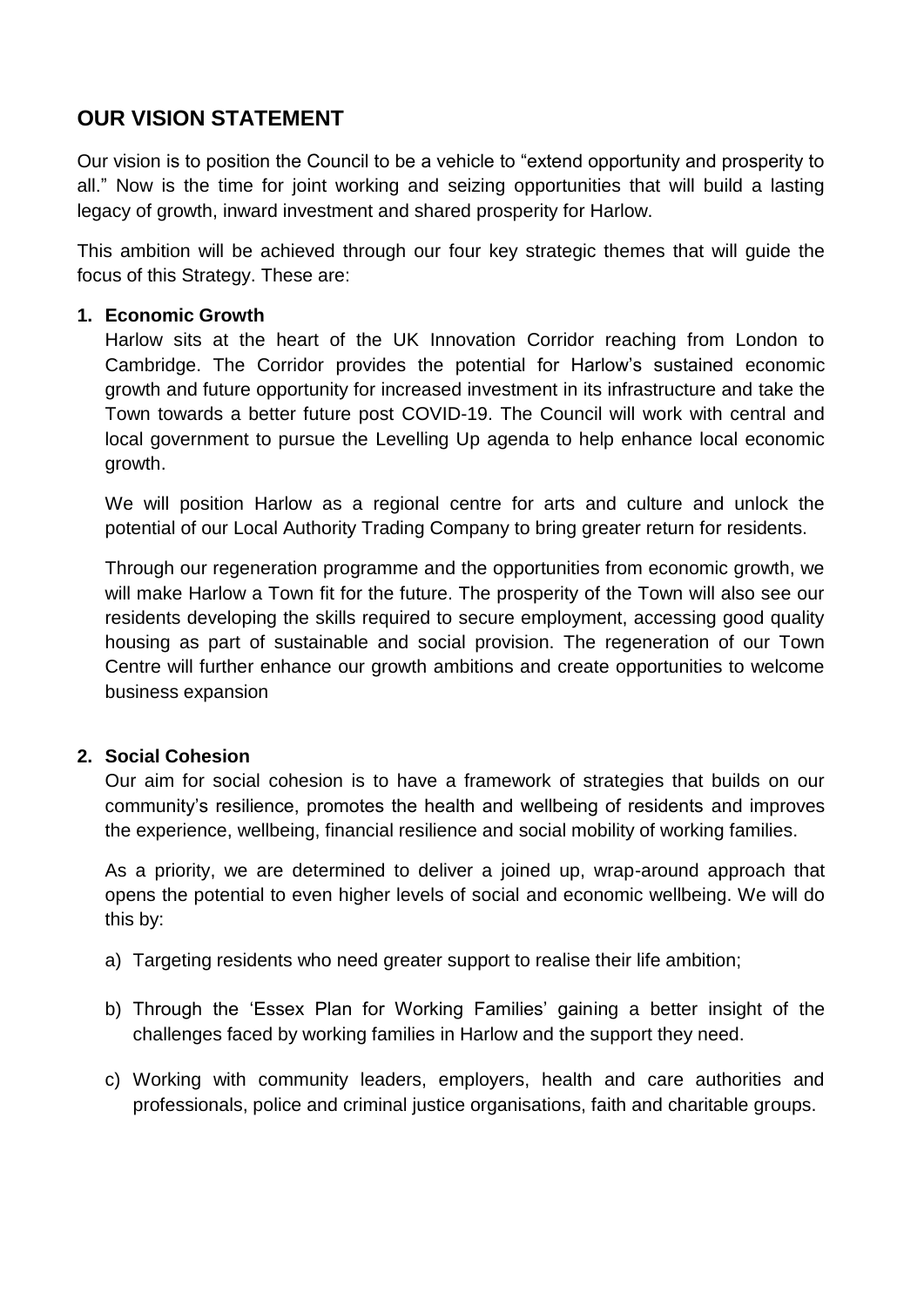d) Promoting the benefits of inclusion by building on existing networks with a renewed focus on engagement to strength the bond between the Council and each part of the community that makes Harlow a great place to live.

We will do this through an enhanced commitment to promote and deliver tangible actions that increases inclusion and boost community engagement. We will reduce anti-social behaviour and the influence of gangs; support our local Black, Asian and Ethnic Minority communities to thrive and work with local our health professionals and authorities to address the impact of long COVID.

## **3. Safeguarding the Environment**

The safeguarding our Town's environment for future generations has never had a greater imperative. Our aim is to improve the cleanliness of the Town and identify practical measures that will enhance our Town.

We will promote green enterprise and technological innovation, enhance our existing environment and support the use of more renewable energy sources. Through the opportunities of the Garden Town, ensure the full benefits of the development around our Town are realised by residents including taking forward changes in our environment and sustainable transport.

The Council aim is to significantly reduce its carbon footprint and achieve the government's targets for Net Zero carbon emissions by 2050. The Council's target for Net Zero is 10 years (2040) before the government's commitment. Through our new Carbon Reduction Plan (April 2021 – March 2026), we will further deliver carbon savings from our operations in that period and begin the critical work required to meet Net Zero by 2040.

## **4. An Efficient Council**

Our aim is to establish the foundations for a sustainable future for the Council, where we focus on what matters most to our residents and adds most value to their lives. However, the challenges of managing the COVID-19 pandemic, along with the already significant constraints on our finances, means we need to ensure the services we provide are efficient and affordable. We will do this by:

- a) Maximising operational efficiency by transforming Council services to meet modern ways of working;
- b) Ensuring clear service priorities that are aligned with the Council's Medium Term Financial Strategy;
- c) Taking a more commercial approach to increase income yield from specific regeneration opportunities in the years to come;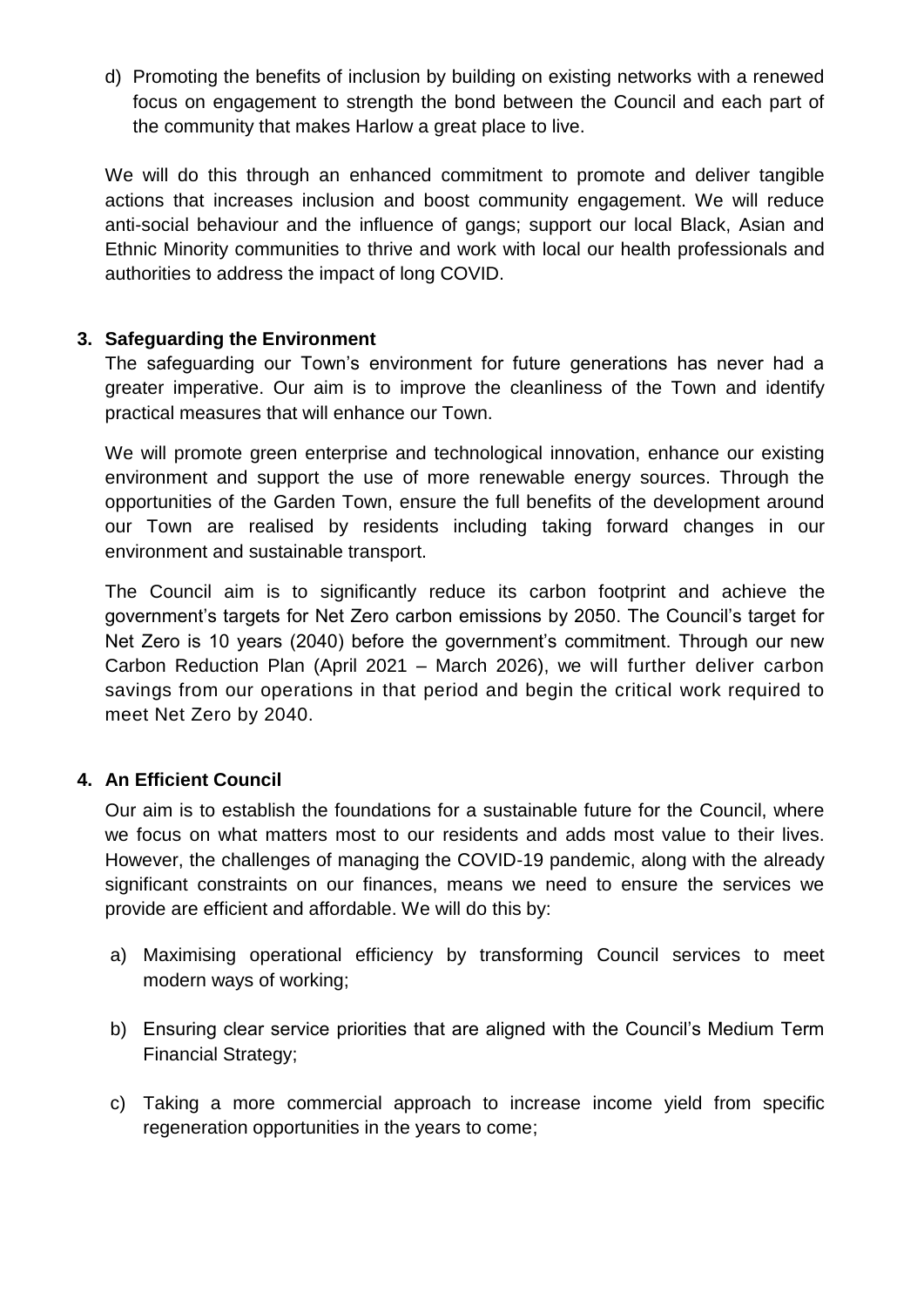- d) Increasing the income yield from financial investments as part of a prudent treasury management approach, including, challenging existing cost estimates and unavoidable cost increases;
- e) Reducing the reliance on government grants for the funding of ongoing services; and
- f) Maximising operational efficiency through the transformation of Council services to meet modern ways of working.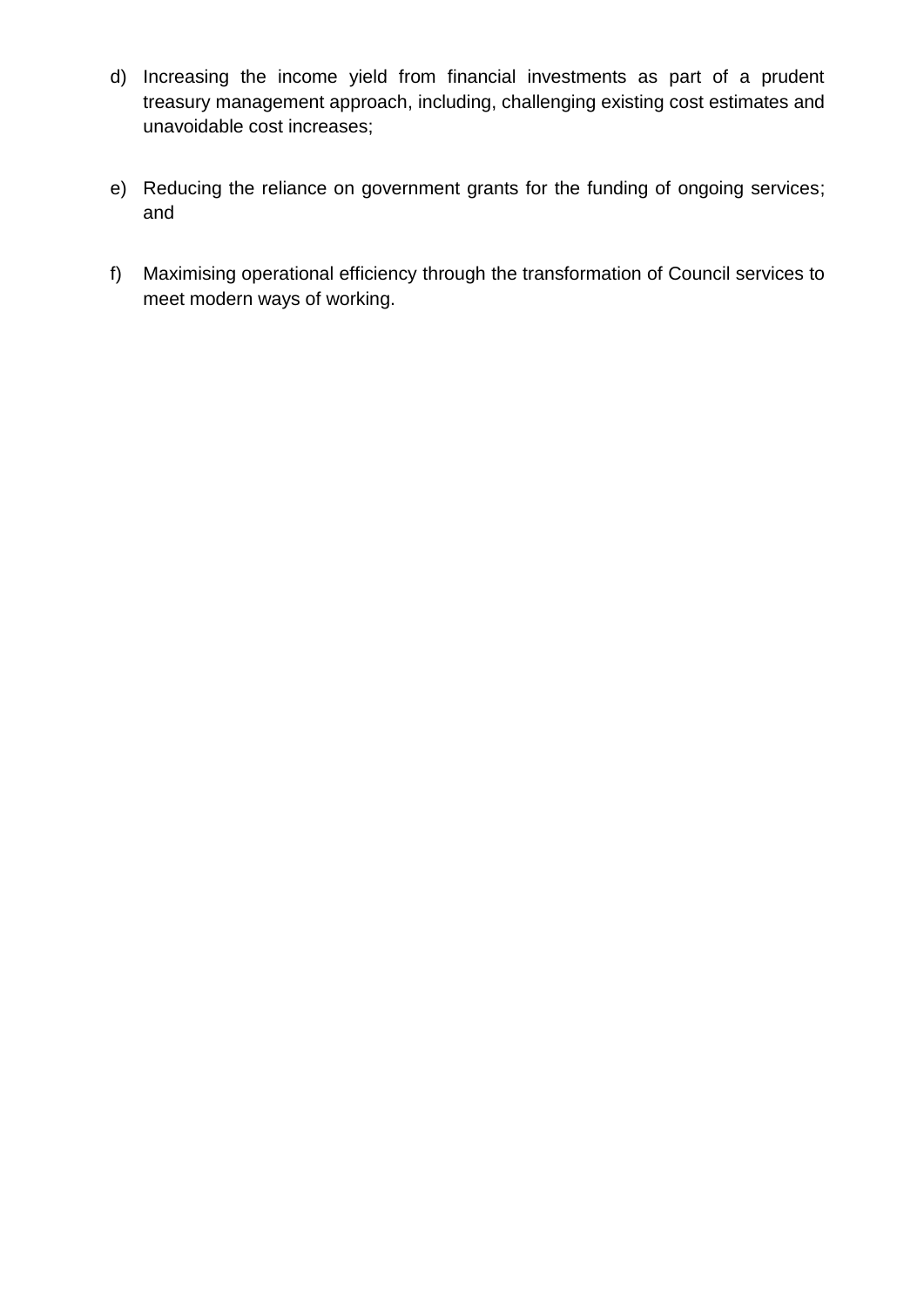# **COMMUNITY AND BUSINESS RESILIENCE**



"The pandemic has tested the resilience of our community. Residents continue to show a great deal of courage and a determination to support those most vulnerable to the virus. There have been many personal sacrifices that mean a focus on an economic and social recovery is crucial as we cautiously look forward to our post-COVID future.

The local economy is the beating heart of growth and the rising levels of productivity in the East of England. It is our plan to accelerate and to promote innovation, attract new businesses and do everything possible to work with Essex County Council and the Government to address local labour market challenges.

A strong local economy empowers our community and delivers greater shared prosperity, but we must not be complacent about the human cost of the pandemic. Through renewed community leadership, our administration will build a social and economic recovery built around supporting equal life chances and access to opportunities, no matter your age, race, sexual orientation, faith, ability or background, is the key.

Nobody in our community should be left behind as a result of the pandemic. Our administration wants to ensure that Harlow residents can access the benefits of future business growth by acquiring the new skills employers need or supporting individuals to successfully start a business of their own. We will seek to attract support to make this happen through upskilling and reskilling opportunities.

Our focus on community and business resilience will enhance inclusion by focusing on a community agenda that promotes social inclusion and fully embraces the rich diversity in the Town's population. The route to a better future is about enhancing opportunity, and we plan to build on the successful community response delivered during the lockdowns. This will lay the foundations for future years that ensures everyone benefits from the recovery.

To achieve this vision, we will look to boost community engagement, invest in innovative voluntary projects, steer young people away from the vicious cycle of crime, support our most vulnerable residents, make our streets safer, encourage and support the performing arts, address wellbeing challenges and promote the value of working together to address the social and economic challenges our town must confront to build a better tomorrow.

It is a privilege to lead the Town's post-COVID reconstruction. Our administration recognises the responsibility entrusted in us to deliver for Harlow at a time of crisis. We will move forward in earnest to deliver on the people's priorities."

> Councillor Joel Charles Deputy Leader of the Council Portfolio Holder for Community and Business Resilience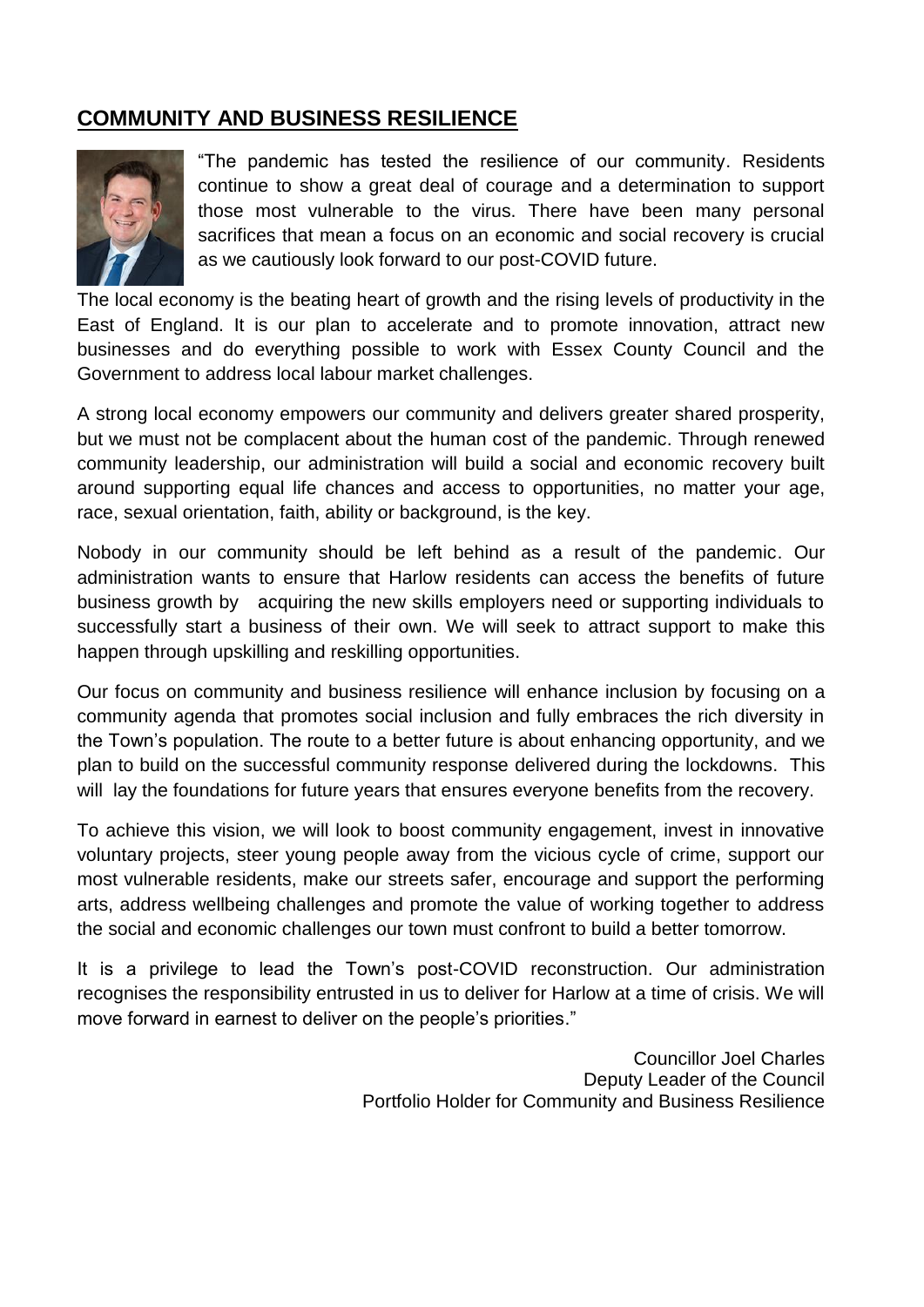## **Strategic Ambitions for Community Resilience**

At the heart of our policy agenda is a determination to promote social inclusion, the need to respond to the challenges faced by our community during the pandemic and a commitment to build a future post-COVID that delivers more opportunities for all residents to succeed.

Set out below are the short, medium and long-term ambitions envisaged to achieve our aspirations for Community Resilience.

| <b>Short-term Ambitions</b>                                                                                             |           | <b>Medium-term Ambitions</b>                                                                                                       |           | <b>Long-term Ambitions</b>                                                                                                                                  |
|-------------------------------------------------------------------------------------------------------------------------|-----------|------------------------------------------------------------------------------------------------------------------------------------|-----------|-------------------------------------------------------------------------------------------------------------------------------------------------------------|
| Lead the town through<br>the initial post-COVID<br>recovery, working closely<br>with community leaders                  | $\bullet$ | Embed a focus on social<br>inclusion across all<br>activities in Harlow Council.                                                   | $\bullet$ | Continue to guarantee the<br>financial security of the<br>council's non-statutory<br>community services.                                                    |
| to co-create a response.<br>Support the town's<br>voluntary and charitable<br>groups to thrive.                         | $\bullet$ | Continue to promote<br>safeguarding best practice<br>to ensure vulnerable<br>groups in our community<br>receive the right support. | ٠         | Adopt a more targeted<br>approach to supporting the<br>most vulnerable in our<br>community by using council<br>funding to scale up                          |
| Provide community<br>leadership to address<br>immediate COVID-19<br>related public health<br>challenges.                | $\bullet$ | Enhance the capability of<br>the council to engage more<br>with the community<br>through more proactive<br>consultation methods.   | ٠         | interventions that address<br>wider health and wellbeing<br>challenges.<br>Position the HTS Group as a                                                      |
| Tackle anti-social<br>behaviour in all its forms<br>in partnership with the<br>police and criminal justice<br>partners. | $\bullet$ | Support the development<br>of more opportunities for<br>residents to learn, earn and<br>start a family in Harlow.                  |           | leading provider of public<br>sector services (responding<br>to housing need and the<br>regeneration agenda) in<br>Harlow and the wider East of<br>England. |

## **Strategic Outcomes for Community Resilience**

The following Strategies will support the delivery and outcomes of our strategic aspirations Community Resilience. These are:

- **Community Resilience Strategy**: A single strategic focus to promote and actively enhance social inclusion, by working with community leaders, including the local charitable sector, faith groups and residents' associations to confront exclusion and provide opportunities for all.
- **Health and Wellbeing Strategy:** Work with the Princess Alexandra Hospital, the West Essex Clinical Commissioning Group and other health and care professionals to address gaps in public health provision and raise awareness through prevention campaigns.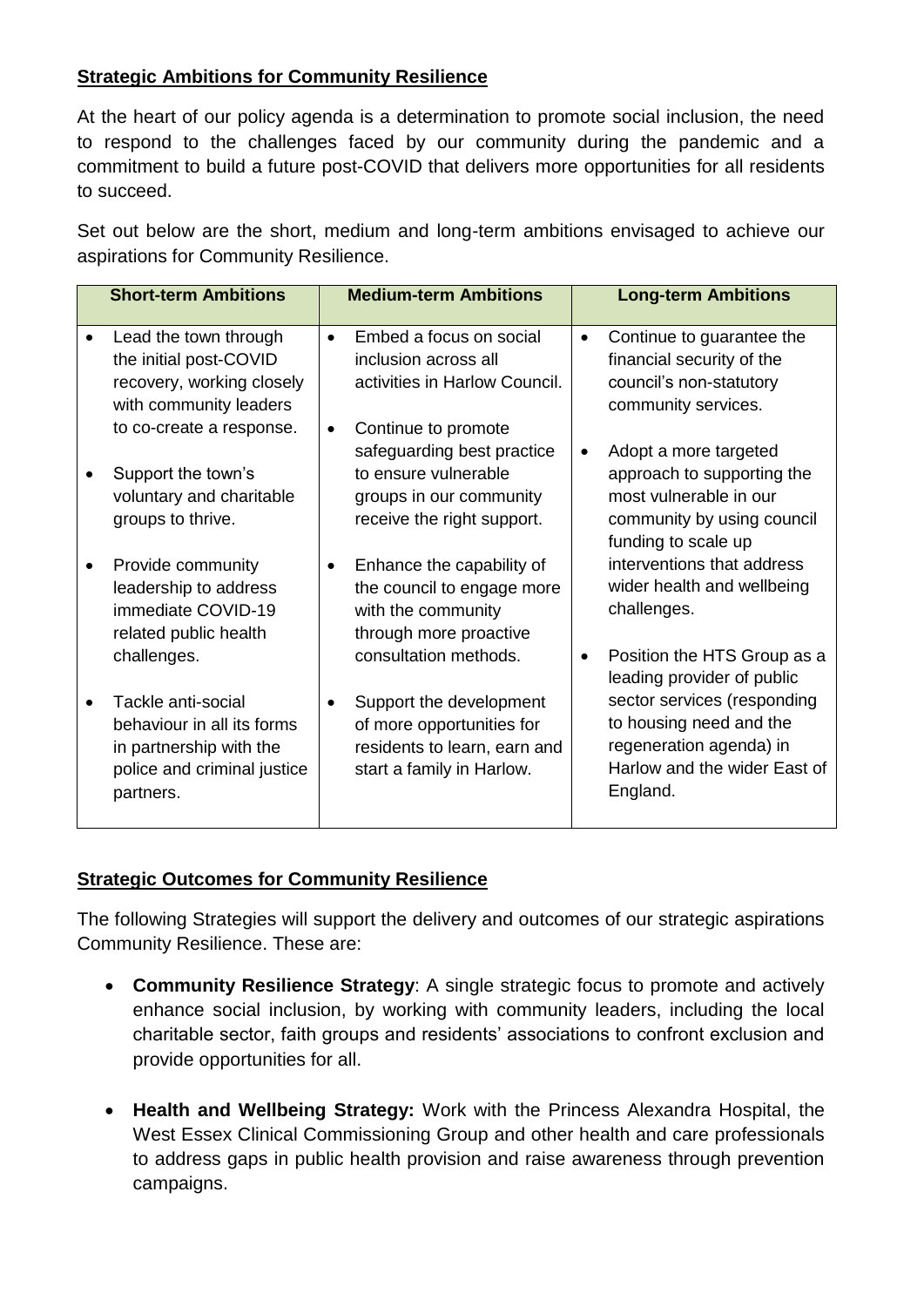- **Community Safety Strategy:** Tackle the root causes of anti-social behaviour and crime by working with local policing leads and criminal justice partners to support rehabilitation initiatives. We will also address issues impacting on the safety of the Town's streets by working more closely with the Police, Fire and Crime Commissioner for Essex.
- **Community Engagement:** Improved two-way conversation between the Council and residents to help shape the development of community services, allowing people to take a more direct role in the decision making process.

## **Strategic Ambitions for Business Resilience**

Set out below are the short, medium and long-term ambitions envisaged to achieve our aspirations for Business Resilience.

|           | <b>Short-term Ambitions</b>                                                                                                                       |           | <b>Medium-term Ambitions</b>                                                                                                                                        |           | <b>Long-term Ambitions</b>                                                                                                                     |
|-----------|---------------------------------------------------------------------------------------------------------------------------------------------------|-----------|---------------------------------------------------------------------------------------------------------------------------------------------------------------------|-----------|------------------------------------------------------------------------------------------------------------------------------------------------|
|           | Ensure the immediate<br>economic impacts of the<br>COVID-19 pandemic are<br>understood and addressed to<br>support the recovery.                  | $\bullet$ | Produce a refreshed<br><b>Economic Development</b><br>Strategy to chart the course<br>to maximise economic<br>recovery and the benefits<br>from investment over the | $\bullet$ | <b>Ensure that Harlow is</b><br>perceived as the<br>successful centre of<br>economic growth within<br>west Essex and eastern<br>Hertfordshire. |
| $\bullet$ | Work with partners at a<br>county and national level to<br>support the implementation of<br>a youth employment and<br>skills plan e.g. Kick Start | $\bullet$ | medium to long-term<br>Ensure that increased<br>numbers of innovative<br>businesses are attracted to<br>the Harlow Innovation Park                                  |           | Work to ensure the<br>supply of space for<br>business expansion<br>opportunities in Harlow<br>and the wider Garden                             |
|           | Continue to attract<br>businesses in the target<br>sectors of advanced                                                                            |           | and other business centres<br>in the town.                                                                                                                          |           | Town to support<br>economic growth.                                                                                                            |
|           | manufacturing, life sciences,<br>MedTech, digital and ICT to<br>the Harlow Innovation Park.                                                       | $\bullet$ | <b>Ensure the Government</b><br>investment programmes that<br>support economic recovery<br>and levelling up are secured                                             | $\bullet$ | Collaborate further with<br><b>Essex County Council</b><br>and the Government to<br>raise awareness of local                                   |
|           | Work with local businesses to<br>ensure there is a<br>strengthened and one single                                                                 | $\bullet$ | for Harlow.                                                                                                                                                         |           | labour market challenges<br>in Harlow and close gaps<br>in the market.                                                                         |
|           | organisation that is<br>empowered to represent their<br>best interests.                                                                           |           | Ensure economic recovery is<br>supported through actively<br>encouraging local anchor<br>institutions to open                                                       |           |                                                                                                                                                |
| $\bullet$ | Ensure Phase 1 of the<br>Innovation Park is operating<br>near to / at full capacity.                                                              |           | opportunities for local<br>procurement, supply chain<br>development, employment<br>and education/skills<br>opportunities.                                           |           |                                                                                                                                                |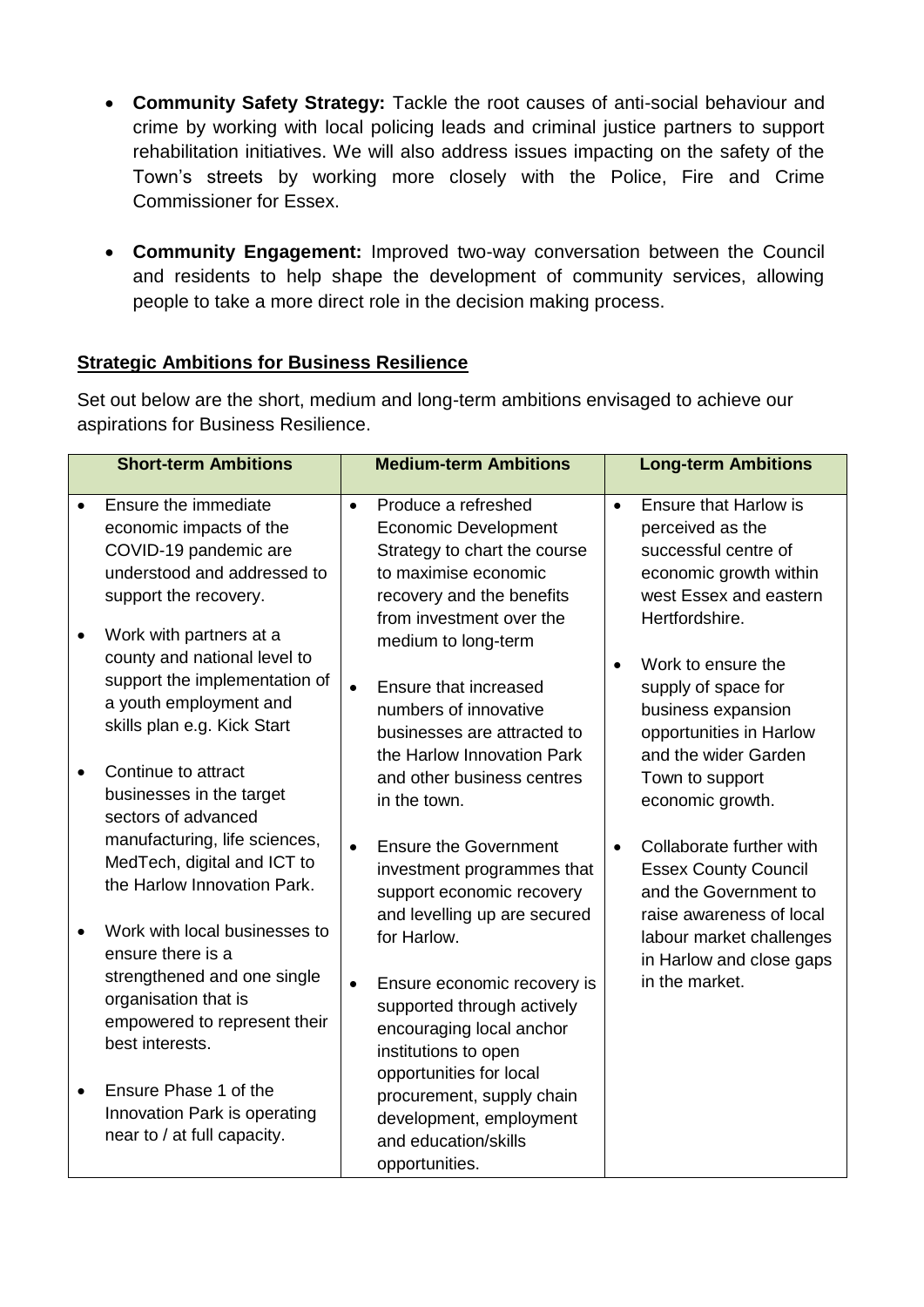## **Strategic Outcomes for Business Resilience**

The following strategic outcomes have been identified for Business Resilience. These are:

- Harlow to become an economic powerhouse in the East of England and as part of the UK Innovation Corridor, which enables SME's to grow and attract anchor institutions and organisations to further boost the local economy, creating more jobs, opportunities and prosperity.
- New opportunities for high-skilled, long-term jobs, apprenticeships, and training increased through the productivity and outputs of Harlow's local economy – providing more routes for residents to achieve their career ambitions.
- Reduction in youth unemployment.
- Rising levels of working age adults accessing education and skills opportunities to reskill or upskill.
- Increased education and skills training opportunities aligned to local employment and business.
- Increased numbers of businesses and start-ups engaged in business and innovation support programmes.
- Ensure that resident wages reach above national average levels.
- Increased numbers of successful inward investments to Harlow.
- Increased numbers of businesses in Harlow.
- A thriving local labour market that offers high quality jobs.
- Increased supply chain, employment and procurement opportunities with local anchor institutions.
- Increase the value of the visitor economy through supporting the arts, culture, heritage and visitor attractions sector.
- **HTS Group Commercial Strategy**: Create a new vision for the HTS Group to become one of the largest providers of public services in the East of England by reimagining the direction of the Group to achieve a greater return to the taxpayer.

As part of the overall vision, the community and business portfolio contributes to our strategic themes 'economic growth' and social cohesion'. If the Council is to deliver further access to opportunities and routes to increased prosperity it will be important to: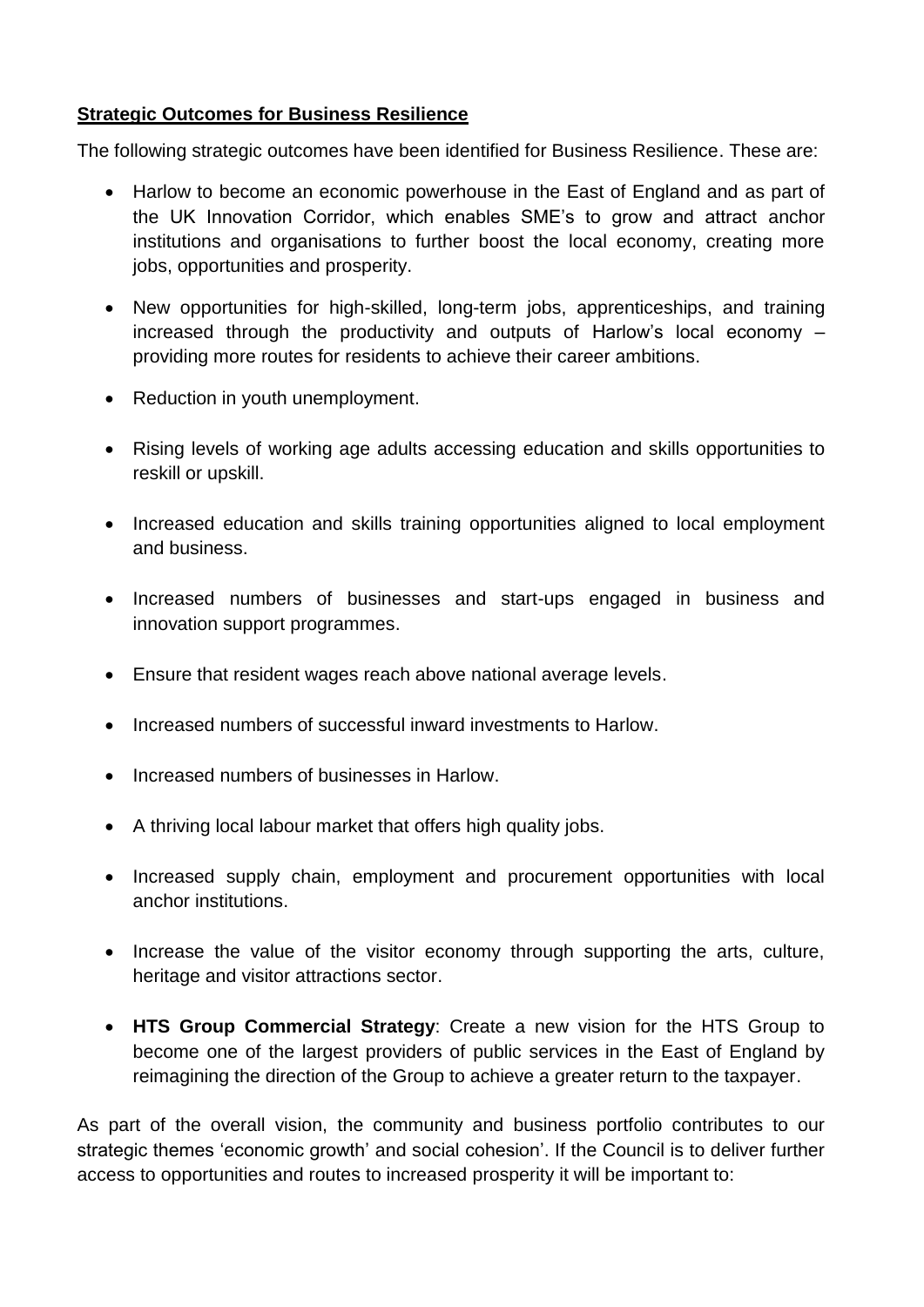- a) Enhance social inclusion as a mechanism within the community to begin making better progress to transform community engagement, so that better communication is in place to guide residents and families towards support that could be potentially life changing.
- b) Focus our work programme on business resilience, including the promotion of digital innovation and inclusion, up-skilling, sustainability and celebrating the Town's creative and cultural heritage.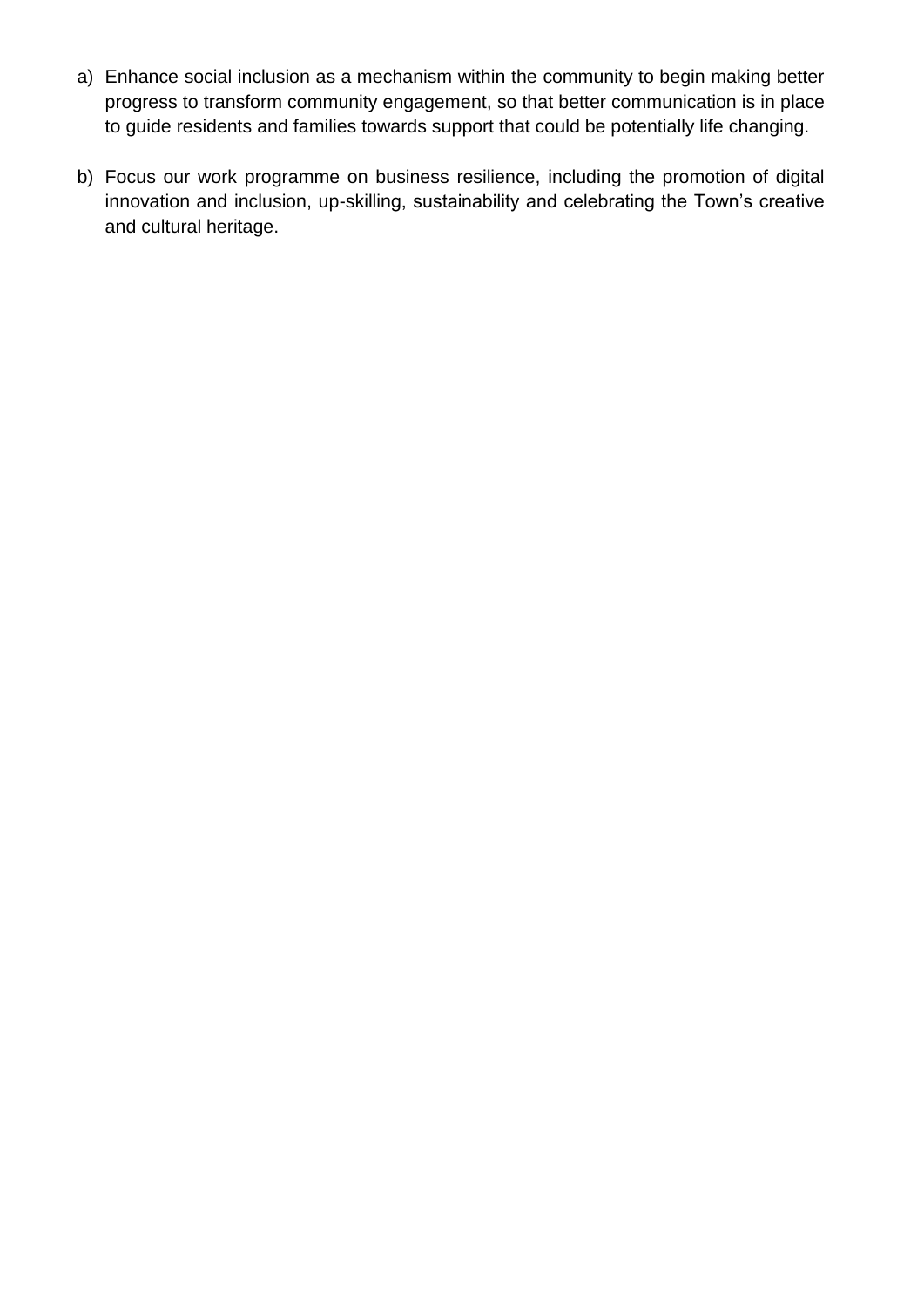# **STRATEGIC GROWTH**



"Harlow has expanded considerably since it was initially developed as a New Town in 1947. In spite of this expansion, Harlow now has two key challenges to overcome: first, it does not have the critical mass to fulfil its vision and ambitions, to attract the investment and the amenities it wants to achieve its economic growth potential, and second; some areas of the Town require regeneration. All of which are a result of age, the economic

downturn, a lack of funding, the COVID pandemic and changes in permitted development.

Key to our strategic growth ambitions are measures that bring opportunities for new and existing residents. We are currently taking steps to realise our aspirations through the Harlow and Gilston Garden Town, the Local Plan and sustainable transport infrastructure, all of which will aid our strategic growth.

Looking forward, we are excited with our plans for our Town Plan, the creation of a Community Infrastructure Levy plus a host of other regeneration initiatives that will further aid growth and prosperity in Harlow. These opportunities will stimulate the critical mass and infrastructure required to deliver and support existing and new communities in a sustainable way."

> Councillor Michael Hardware Portfolio Holder for Strategic Growth

#### **Strategic Ambitions**

Set out below are the short, medium and long term ambitions envisaged to achieve our aspirations for Strategic Growth.

| <b>Short-term Ambitions</b>                                                                             | <b>Medium-term Ambitions</b>                                                                                         | <b>Long-term Ambitions</b>                                                                                 |
|---------------------------------------------------------------------------------------------------------|----------------------------------------------------------------------------------------------------------------------|------------------------------------------------------------------------------------------------------------|
| Explore opportunities for<br>innovative service provision<br>on a business case basis.                  | Enable the broader<br>$\bullet$<br>regeneration of the existing<br>Town                                              | Develop schemes for<br>$\bullet$<br>new Sustainable<br><b>Transport Corridors and</b><br>Road improvement. |
| Develop a new<br>governance process for<br>the Harlow & Gilston<br>Garden Town to speed<br>up delivery. | Increase local engagement<br>$\bullet$<br>in the planning process,<br>ensuring greater openness<br>and transparency. | Facilitate modal shift to<br>sustainable transport<br>modes through<br>investment and support              |
| Support the development<br>and implementation of the<br>new M11 junction 7a.                            | Integrate the Harlow and<br>Gilston Garden Town into<br>Harlow to ensure a cohesive<br>and inclusive community.      | of low and no carbon<br>travel options.                                                                    |
|                                                                                                         | Create a Rolling<br>Infrastructure Fund to help<br>deliver investment in<br>Harlow.                                  |                                                                                                            |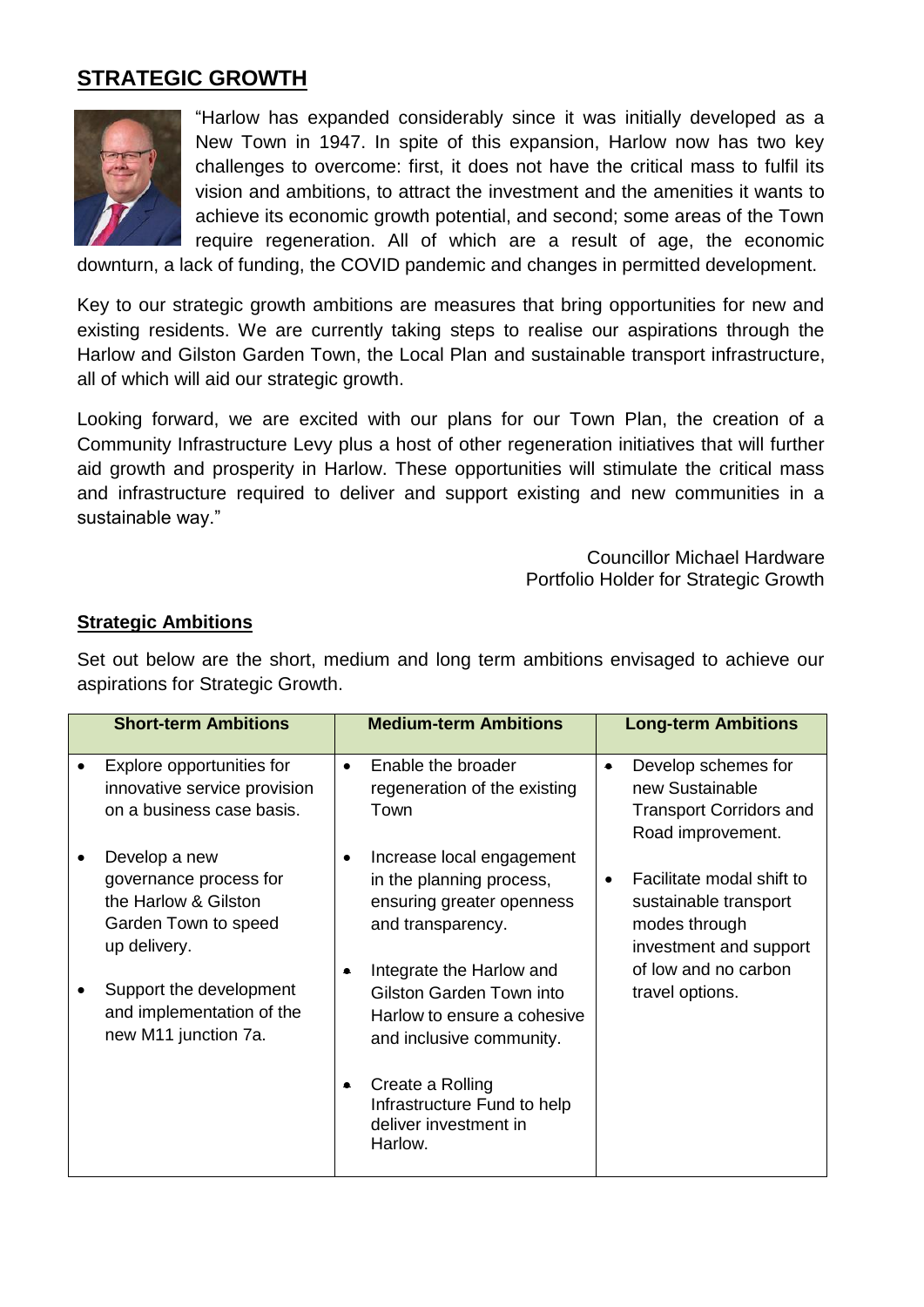The following strategic outcomes have been identified for Strategic Growth. These are:

- Review of the Local Development Plan (Local Plan) policies and objectives completed to ensure they are up to date.
- Deliver the Harlow and Gilston Garden Town programme in conjunction with Garden Town neighbours.
- Create a Community Infrastructure Levy to deliver further infrastructure support for the Town.
- A planning process, which is transparent and actively engages residents, encouraging them to participate both at a high level, when policies are being written, and when applications have been submitted.
- Ensure Harlow both old and new has the latest digital infrastructure and is future proofed to accommodate technological developments around the corner.
- The creation of effective Sustainable Transport Corridors, including supporting a fast and affordable rails links to London and other regional hubs.
- Implement a Strategic Infrastructure programme to support the growth of the Town e.g. The River Stort Crossings and Sustainable Transport Corridors.

The Portfolio for strategic growth will be integral to the delivery of three of the four Strategic Themes. Our strategic ambitions will ensure our strategic themes are delivered so that new and existing communities will be able to thrive in the new sustainable Harlow of the future. Harlow is at the heart of the UK Innovation Corridor. This will ensure Harlow's sustainable strategic economic growth and further opportunities for future and sustained investment.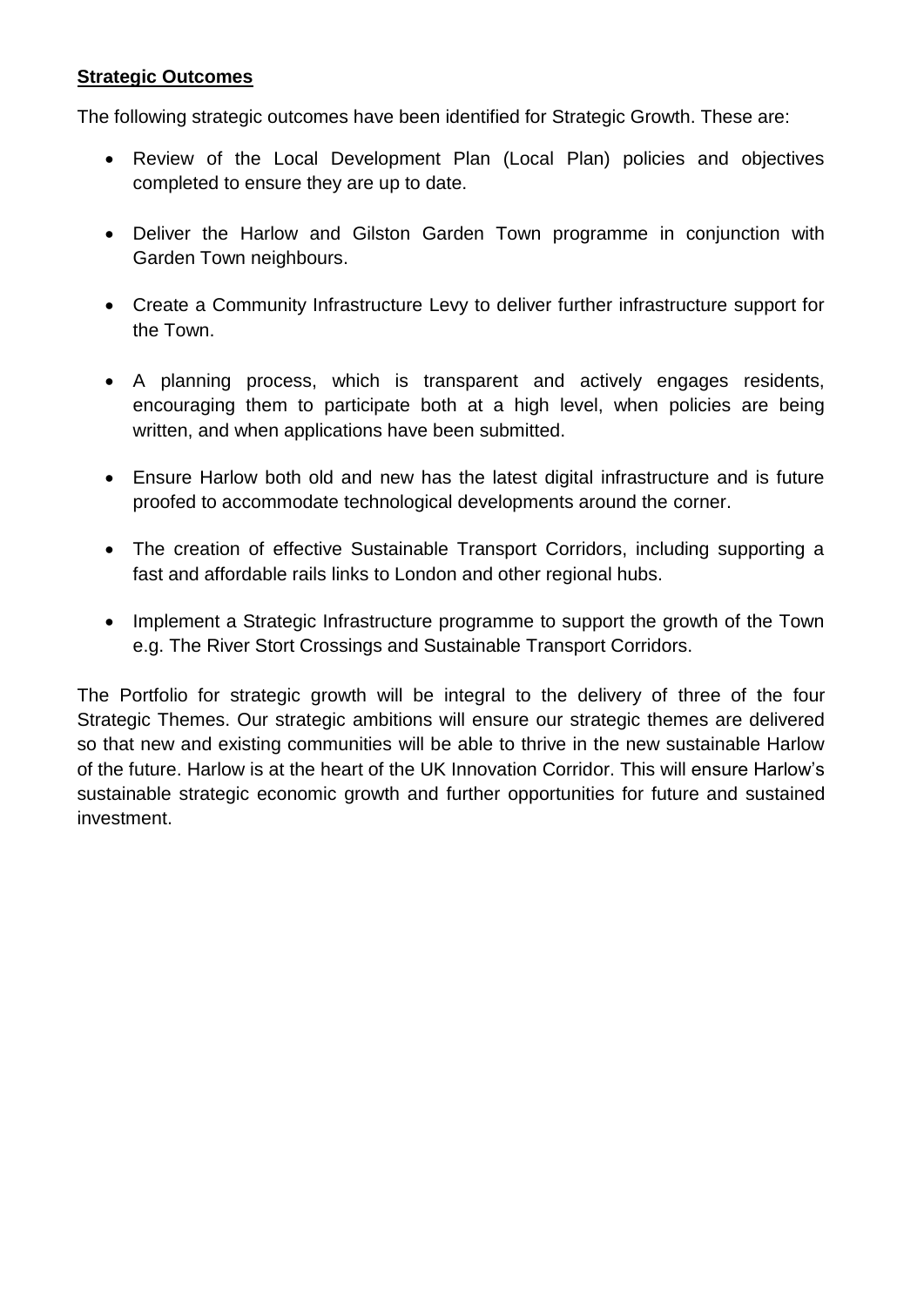# **HOUSING**



"The COVID-19 pandemic has seen a direct economic and social impact on people's lives and future prosperity. The Council's focus in this strategy will therefore be on establishing a strong recovery for Housing Services tackling housing need, providing support for tenants/leaseholders and re-establishing the delivery of the Housing Investment Programme (HIP) to keep our stock to the highest quality, safe, and improving housing conditions. The Council

will work with its partner Harlow Trading Service (HTS) Housing & Regeneration Ltd, the private sector and registered social landlords to pursue this aim.

The Council continues to receive additional government grant to help and support those who find themselves sleeping rough with our Partner "Streets2Homes". Together we are finding more settled housing solutions. We will continue to support tenants and leaseholders in financial difficulties with help and access to Government support.

The Council has a principle role in all this through its substantial proportion of the housing stock. We are determined that our homes are safe and well maintained. We want everyone to have a home they can afford and, where they wish, to raise a family in neighbourhoods where there is social cohesion and community wellbeing.

We have an ambition to build more council homes. We want all of our homes to be sustainable and affordable to heat, meeting the latest building standards. To achieve all this we will talk to our tenants, leaseholders and residents, to explain what we are doing and why. We will find out more about the people who live in our properties so that our services meet their needs. This is an ambitious plan, but we have the drive and ambition to see it delivered."

> Councillor Simon Carter Portfolio Holder for Housing

#### **Strategic Ambitions**

Set out below are the short, medium and long term ambitions envisaged to achieve our aspirations for Housing.

| <b>Short-term Ambitions</b>                                                                                 |           | <b>Medium-term Ambitions</b>                                                                                   |           | <b>Long-term Ambitions</b>                                                                                                             |
|-------------------------------------------------------------------------------------------------------------|-----------|----------------------------------------------------------------------------------------------------------------|-----------|----------------------------------------------------------------------------------------------------------------------------------------|
| Identify preliminary council<br>owned sites for all tenures<br>appropriate for new<br>housebuilding.        | $\bullet$ | In conjunction with<br>Regeneration develop a<br>house building plan for<br>identified council owned<br>sites. | $\bullet$ | All neighbourhoods to be<br>desirable places in which to<br>live with homes that are<br>safe, secure, and<br>appropriate for people at |
| Identify housing needs to<br>inform the type of housing<br>that would be required for<br>new housebuilding. | $\bullet$ | Continue to tackle poverty<br>and inequality by delivering<br>housing strategies.                              | $\bullet$ | different points in their lives.<br>Ensure future housing plans<br>and strategies are aligned to<br>the new national Housing           |
| Improve the cleanliness of<br>the communal areas in flat                                                    | $\bullet$ | Deliver plans and strategies<br>for affordable housing. This                                                   |           | White Paper.                                                                                                                           |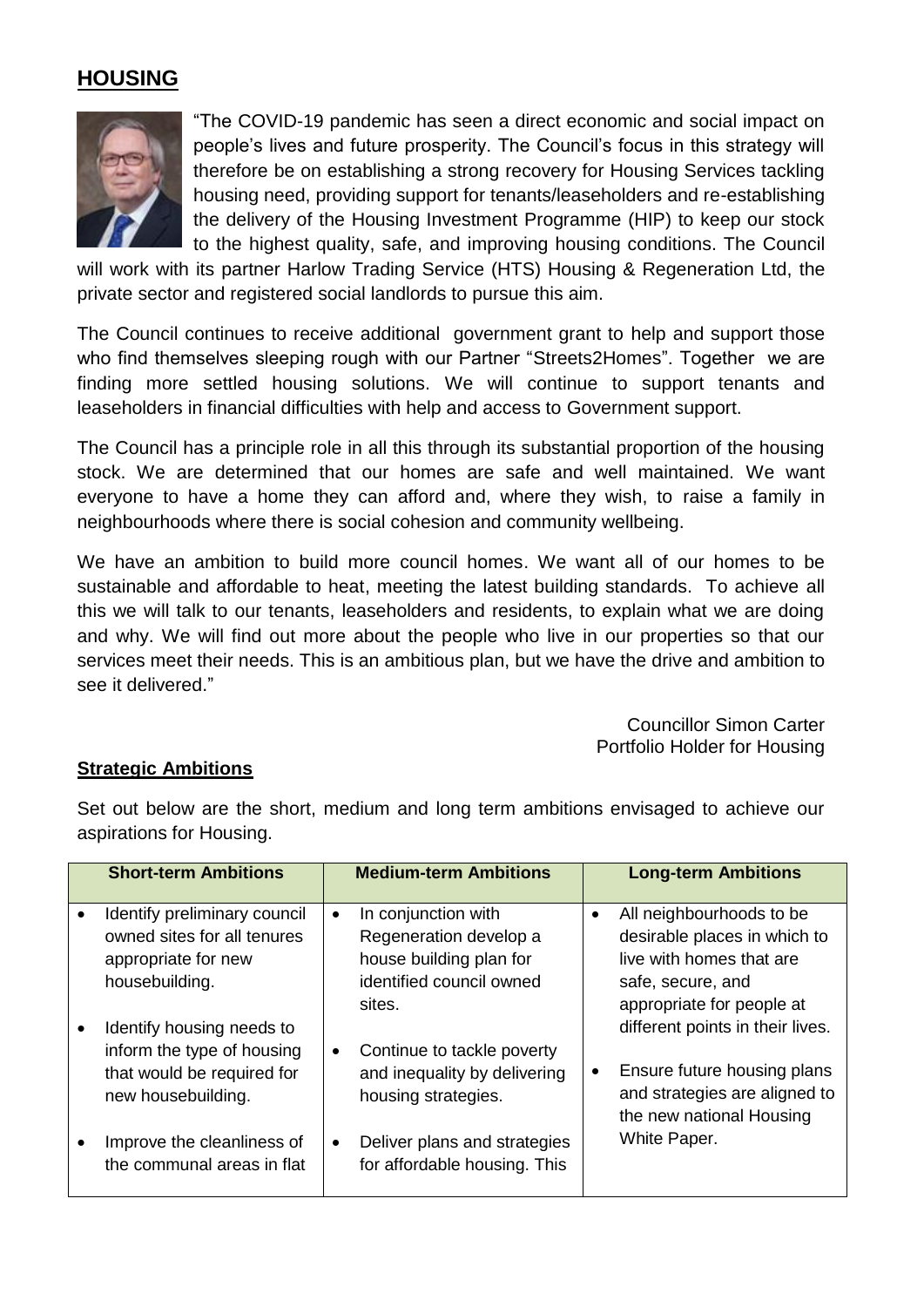| <b>Short-term Ambitions</b>                                                                                                                                                                                                                                              | <b>Medium-term Ambitions</b>                                                                           | <b>Long-term Ambitions</b> |
|--------------------------------------------------------------------------------------------------------------------------------------------------------------------------------------------------------------------------------------------------------------------------|--------------------------------------------------------------------------------------------------------|----------------------------|
| blocks.<br>Improve the customer<br>experience with the<br>Council's repairs service                                                                                                                                                                                      | will include carbon reduction<br>methods such as new<br>boilers, roof installations<br>(retrofitting). |                            |
| Continue to make the best<br>use of and invest in our<br>homes, tackling local<br>priorities, prioritising energy<br>efficiency schemes that can<br>make a difference in<br>tackling climate change<br>and fuel poverty in line with<br>the Government's Green<br>Paper. |                                                                                                        |                            |
| Enable an improved<br>conversation between the<br>Council and<br>tenants/leaseholders to<br>help shape the continued<br>development of housing<br>services, allowing people to<br>take a more active role in<br>policy making.                                           |                                                                                                        |                            |
| Tackling homelessness, by<br>providing more choices for<br>those in housing need<br>increasing the promotion of<br>wider housing options and<br>use of the private sector.                                                                                               |                                                                                                        |                            |
| Ensure homes are decent,<br>compliant, safe, affordable,<br>and accessible to promote<br>good physical and mental<br>health and wellbeing and<br>which are fit for the future.                                                                                           |                                                                                                        |                            |

The following Strategies will support the delivery and outcomes of our strategic aspirations for Housing. These are: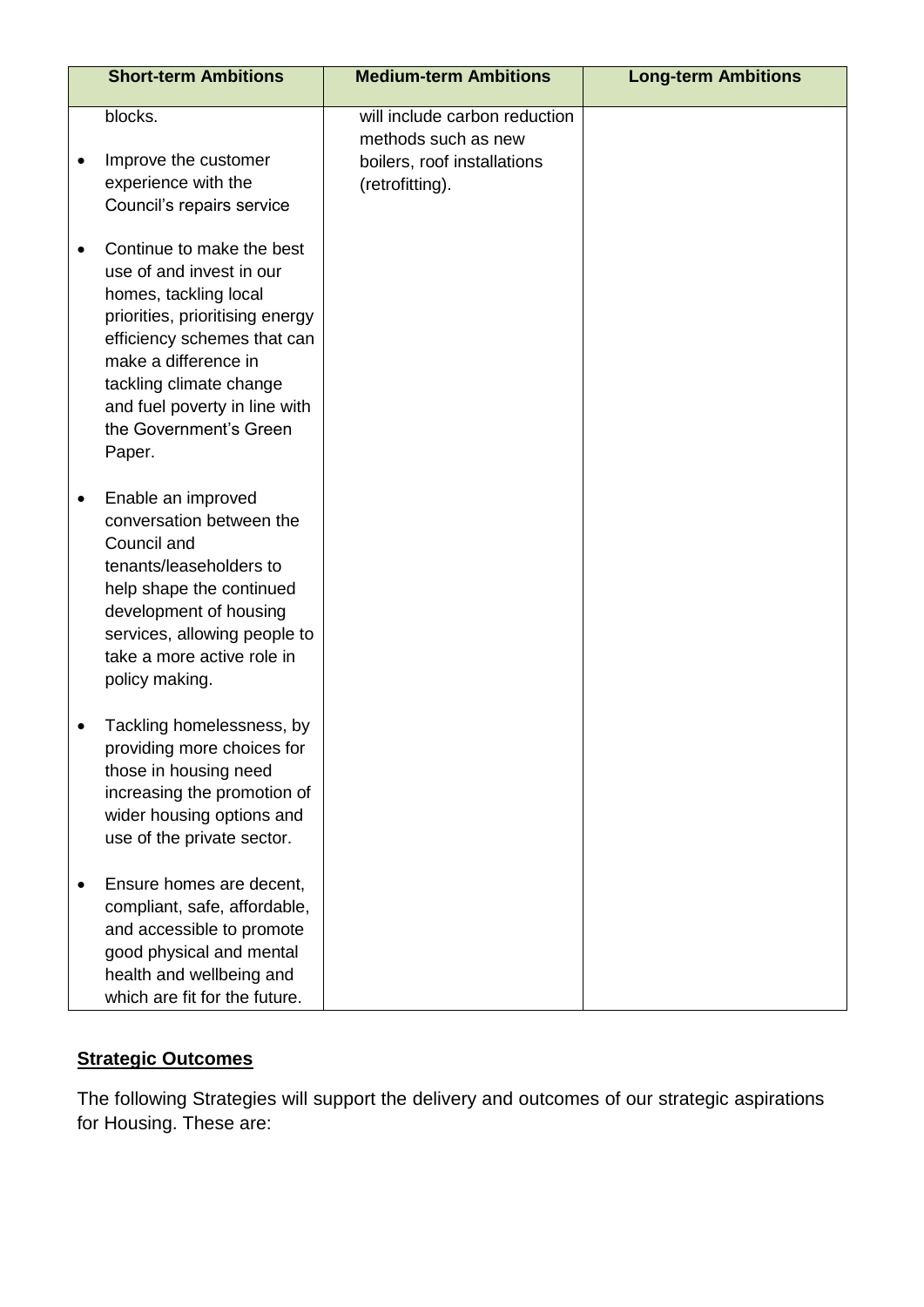- **Tenant and Leaseholder Engagement Strategy.** Work with residents and deliver services in an open, transparent, and accountable way.
- **Allocations and Homelessness Strategies.** Ensure actions plans are delivered, prioritised, and focussed to meet local housing need.
- **Affordable Housing Strategy**. Grow by building new council homes that are affordable and meet local housing need. More residents in their own home whether its Council or private.
- **Sub Regional Strategy.** Play a leading and influential role regionally and nationally within the housing sector. Actively seek partnership opportunities with other housing providers.
- **Housing Regulatory Plan**. Invest in and deliver good housing regulatory governance, improving services.
- **Housing Revenue Account Business Plan.** Invest in securing and keeping the best talent in housing services. Use housing assets effectively and support sound financial health and sustainability.
- Focus on **Supported Housing Service** to ensure a "needs led" service taking advantage of any changes to the Social Care legislation and associated funding.

Good quality affordable housing of all tenures that is appropriate for people at different points in their lives is a cornerstone of a successful and growing Town. The Housing Portfolio contributes to a number of the key strategic themes as part of the overall vision of this administration to level up the Town.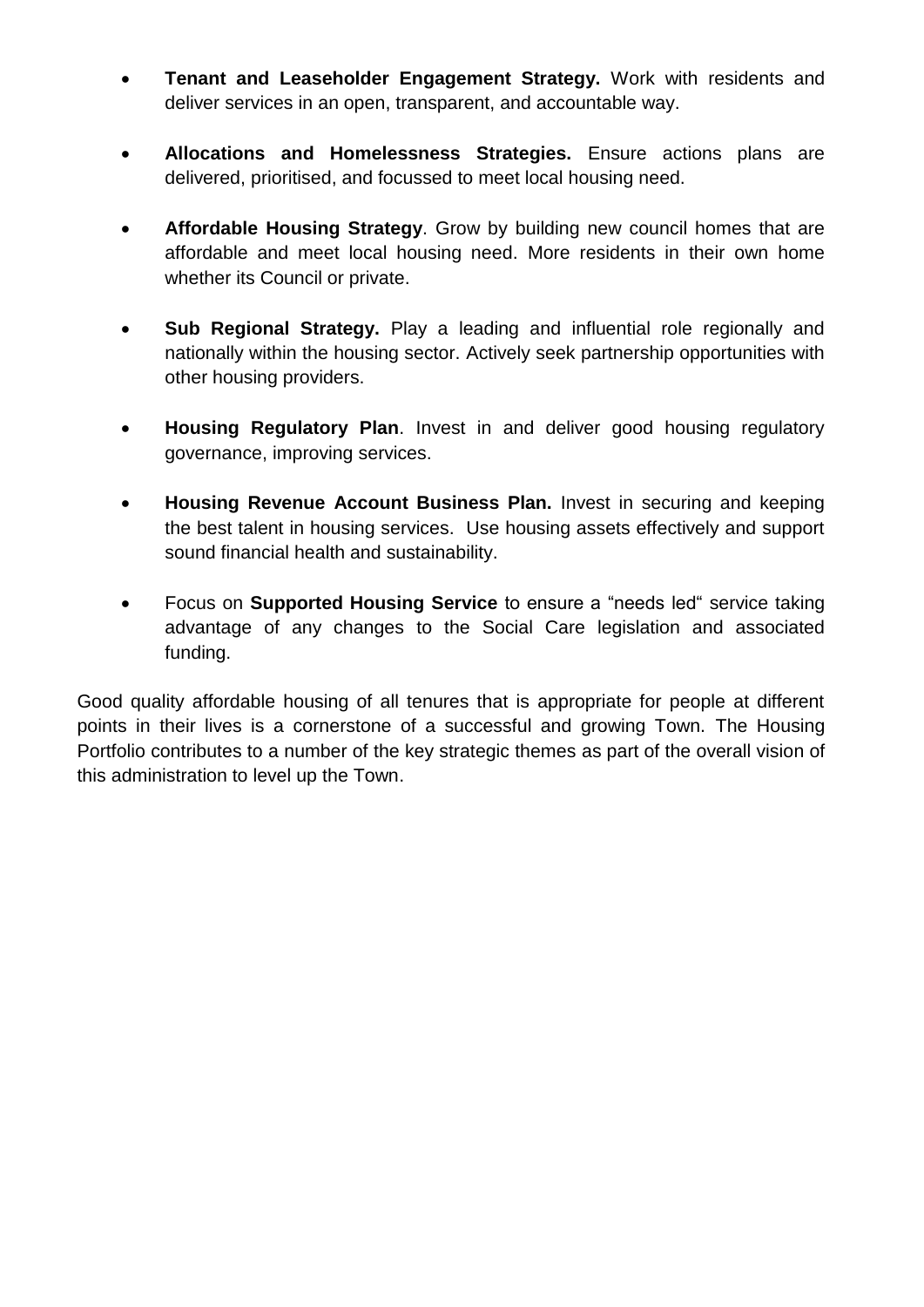## **REGENERATION**



"Sir Frederick Gibberd's foresight in the form of the masterplan for Harlow New Town in 1947, envisaged the Town "*as an organism which would go on changing and being rebuilt as the needs of people altered*". Now, 74 years on we have reached the great rebuilding stage and will rise to the occasion.

The Portfolio will begin a programme of regeneration and renewal not seen since the Town was built. Embedding the Gibberd principles will unleash the potential of our great Town to spread opportunity and prosperity to all.

The scale of the task cannot be underestimated. However, our programme will ensure that Harlow is truly fit for the future. Opportunity and prosperity will be reflected across all areas of the Town and resident's lives. Harlow's renewal will be kick started with a radical and transformational programme in delivering residents priorities.

Our programme will not only ensure that Harlow truly is fit for the future, but that opportunity and prosperity are reflected no matter which street corner you stand on and no matter where you look from your window. Harlow truly will be one of the best towns in Britain and that journey will be kick-started with radically transformational regeneration and renewal delivering on the people's priorities."

> Councillor Dan Swords Portfolio Holder for Regeneration

#### **Strategic Ambitions**

Set out below are the short, medium and long term ambitions envisaged to achieve our aspirations for Regeneration.

| <b>Short-term Ambitions</b>                                                                                                 |           | <b>Medium-term Ambitions</b>                                                                                                              |           | <b>Long-term Ambitions</b>                                                                          |
|-----------------------------------------------------------------------------------------------------------------------------|-----------|-------------------------------------------------------------------------------------------------------------------------------------------|-----------|-----------------------------------------------------------------------------------------------------|
| In conjunction with Housing<br>develop a housing building<br>plan for identified council<br>owned sites.                    | $\bullet$ | Deliver a successful Joint<br>Venture(s) partnership(s) to<br>rebuild the Town Centre as part<br>of the new master plan for<br>Harlow     | $\bullet$ | Build a new wave of high-<br>quality Council homes to<br>ensure we meet the local<br>housing needs. |
| Develop a Neighbourhood<br>Renewal Plan.                                                                                    | $\bullet$ | Roll out a once-in-a-<br>generation programme of                                                                                          |           | Ensure all growth is in<br>line with our ambitious<br>Town Plan for Harlow                          |
| Ensure all external<br>communication activities are<br>targeted to reflect the<br>ambitions from the<br>Corporate Strategy. |           | Neighborhood Renewal for<br>key infrastructure such as our<br>estates, hatches,<br>neighborhood centers, leisure,<br>and cultural assets. |           | for the next 30 years.                                                                              |
| Bring forward a Town<br>Centre Master Plan to                                                                               | ٠         | Ensuring the medium to long<br>term viability of key                                                                                      |           |                                                                                                     |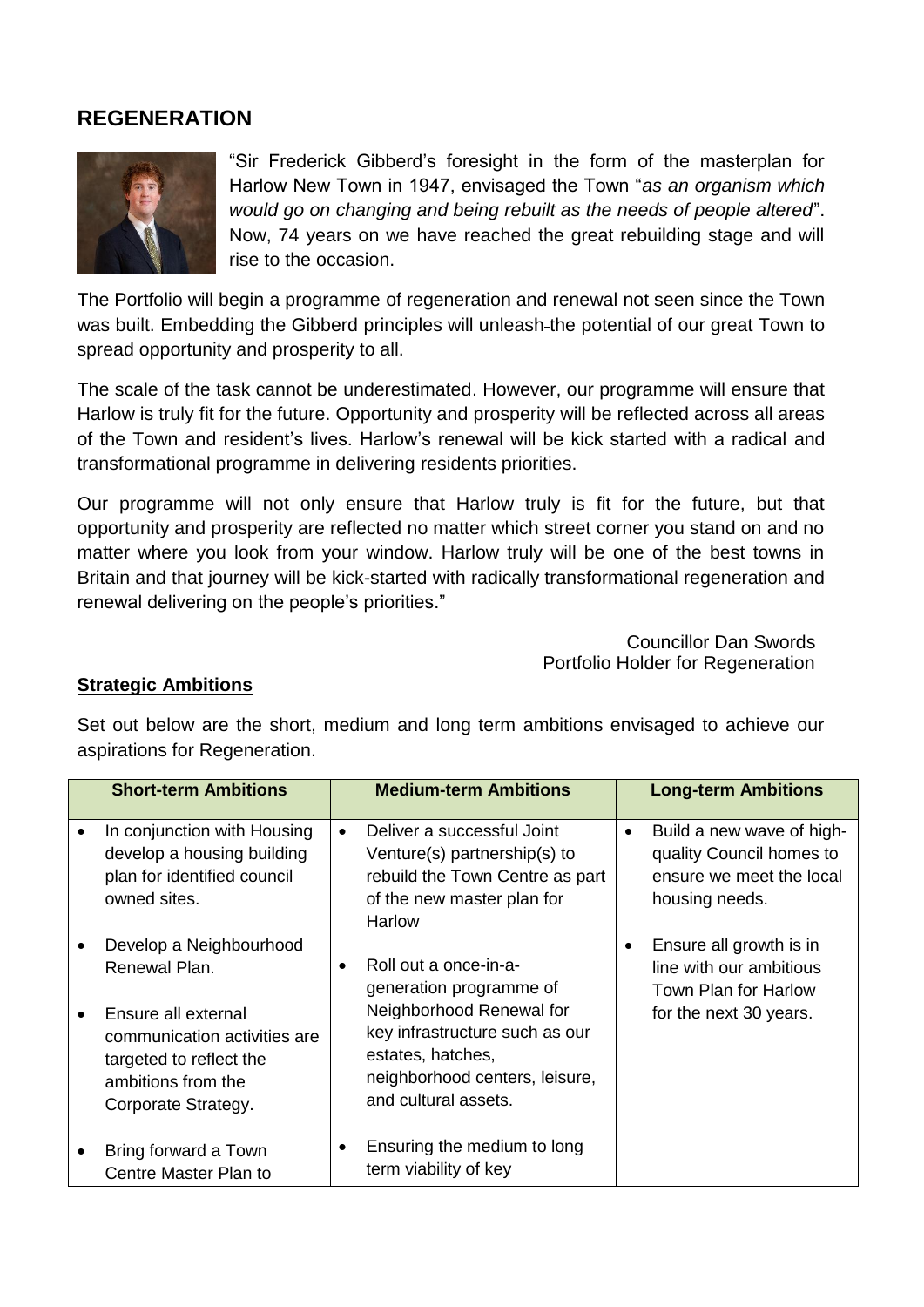| <b>Short-term Ambitions</b>                                                                  | <b>Medium-term Ambitions</b>                                                                                                                               | <b>Long-term Ambitions</b> |
|----------------------------------------------------------------------------------------------|------------------------------------------------------------------------------------------------------------------------------------------------------------|----------------------------|
| provide an effective<br>planning framework.                                                  | employment areas in the Town.                                                                                                                              |                            |
| Develop the commercial<br>element of Building Control.                                       | Create a fully independent<br>$\bullet$<br>and interconnected cycle<br>track network.                                                                      |                            |
| Establish a new build<br>growth plan for the<br>Innovation Park and the<br>Enterprise Zones. | Work with non-Council<br>owned community assets to<br>regenerate their sites<br>leveraging outside<br>investment to level up non-<br>Council owned assets. |                            |
|                                                                                              | Ensure the delivery of<br>$\bullet$<br>regeneration is in line with the<br>sustainable growth of Harlow.                                                   |                            |
|                                                                                              | Reform the Planning service to<br>٠<br>encourage greater regeneration<br>of the Town, e.g. 'one stop<br>shop'.                                             |                            |

- Harlow town centre will be thriving as one of the best places in the country to enjoy high-end retail, leisure, hospitality, arts and culture including a night-time economy and an excellent quality of environment and public realm with people travelling to the town centre from other areas in the region to enjoy its offerings.
- Harlow's neighbourhoods will be injected with a new lease of life to mirror the anticipated quality of development and life envisaged for the wider Harlow & Gilston Garden Town and absolutely in accordance with the Gibberd principles, restoring pride in all corners of the existing town boundary.
- The Town will be interconnected with a cycle track network independent from the road.
- Residents in the Town will benefit from a renewed sense of pride in the appearance and function of the town centre, hatches, neighbourhood centres and estates.
- All stakeholders and growth partners will share and deliver an ambitious, holistic vision for Harlow.
- More Harlow residents will have their own home whether Council or privately owned.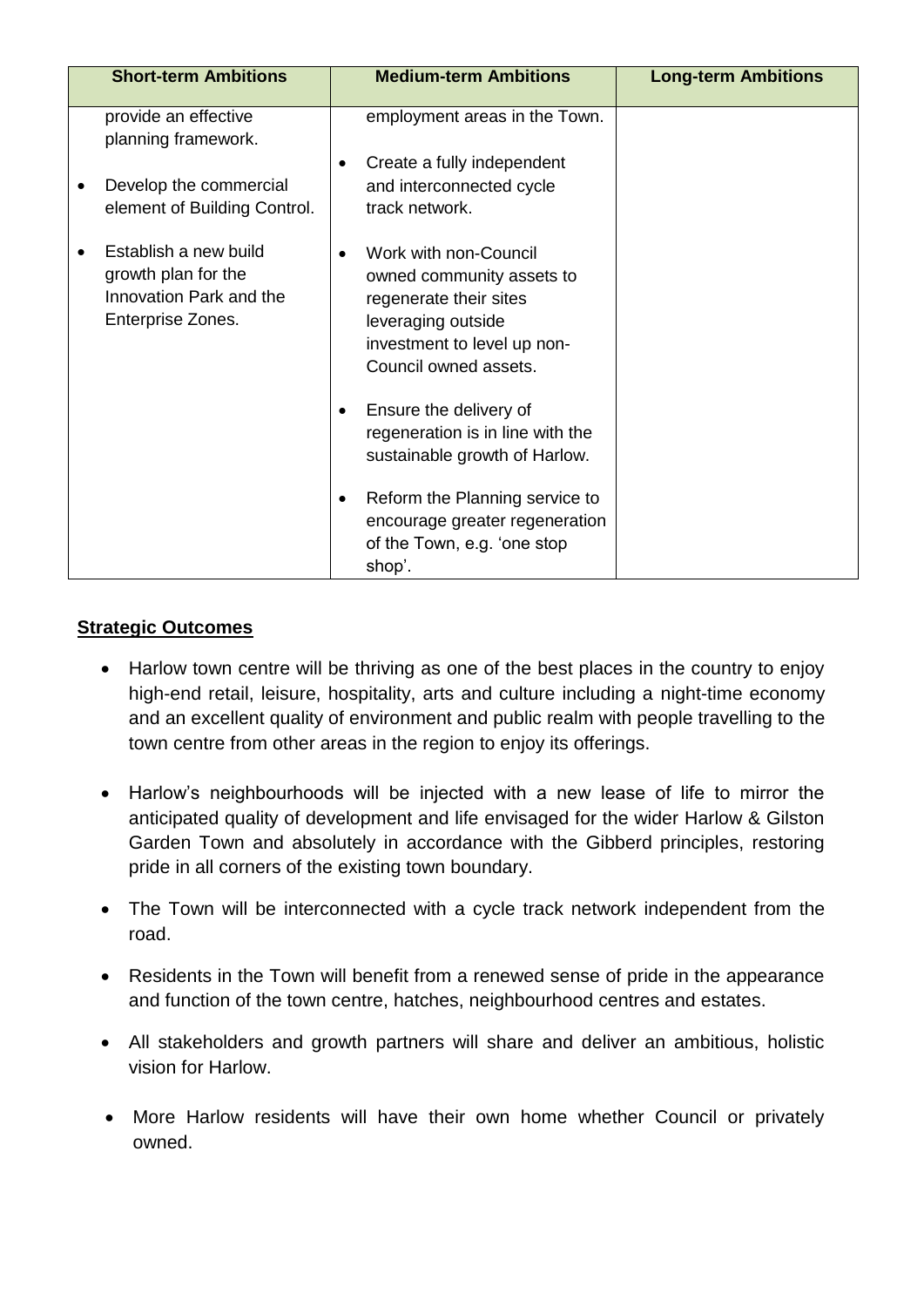Harlow's Innovation Park and Enterprise Zones will be occupied and thriving with industry-leading businesses supported in first class environment and infrastructure.

Our ambition to achieve this regeneration will ensure this Portfolio will contribute to the significant progress in achieving our key strategic themes, all of which will provide opportunities that will help deliver sustainable, inclusive growth and prosperity for Harlow.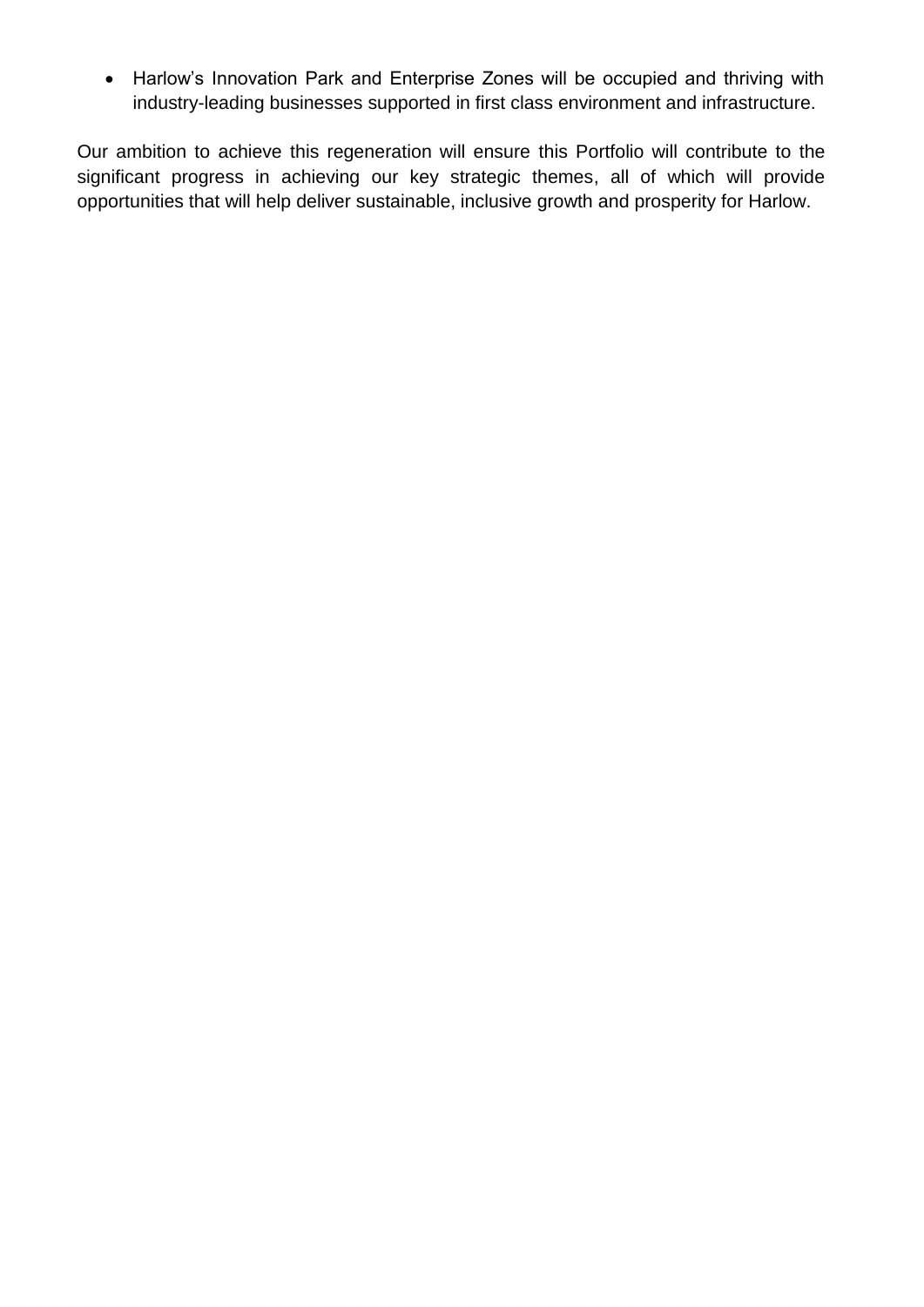## **FINANCE**



"Finance features at the heart of the development and delivery of this ambitious Corporate Strategy and its underpinning core themes of opportunity and prosperity. This delivery involves the reprioritisation of both the financial and human resources across the organisation.

Resources are and will continue to be scarce. It will be a key challenge to maximise our resources through innovative and new ways of working both internally, and with partners – in both the public and private sectors. Finance will work closely with other portfolios to explore and develop commercialisation opportunities to create new revenue streams.

Development of the Council's workforce is critical to support the ever changing skill requirements that will facilitate our ambitions**.** Harlow needs a Council that is fit for the future. The Council will meet resident's needs, using skills and expertise from within and outside of the Council. These skills and expertise will provide the necessary support as we venture into new delivery models and funding arrangements.

We will undertake a full review of the Council owned property portfolio to ensure that revenue generating opportunities are not missed. These measures are consistent with the aim of this Council to reduce both the burden of and reliance on local taxation, but not at the risk of devaluing or undermining our much loved discretionary services."

> Councillor James Leppard Portfolio Holder for Finance

#### **Strategic Ambitions**

Set out below are the short, medium and long term ambitions envisaged to achieve our aspirations for Finance.

| <b>Short-term Ambitions</b>                                                                         |           | <b>Medium-term Ambitions</b>                                                       |           | <b>Long-term Ambitions</b>                    |
|-----------------------------------------------------------------------------------------------------|-----------|------------------------------------------------------------------------------------|-----------|-----------------------------------------------|
| Ensure a financially<br>efficient, low tax Authority<br>that maximises revenue                      | $\bullet$ | A workforce that is agile and<br>has skills required to drive<br>forward services. | $\bullet$ | A financially sound<br>Council.               |
| generating opportunities<br>and efficiencies gains;<br>delivers value for money<br>and protects its | $\bullet$ | Review the Treasury<br>Management Strategy.                                        | $\bullet$ | Update the Councils'<br>Asset Management Plan |
| discretionary services.                                                                             | ٠         | Develop financial models to<br>support the regeneration                            |           |                                               |
| Develop a property portfolio<br>management strategy.                                                | $\bullet$ | programme.<br>Develop a Risk Management<br>Strategy.                               |           |                                               |
|                                                                                                     |           | Develop an IT Strategy that                                                        |           |                                               |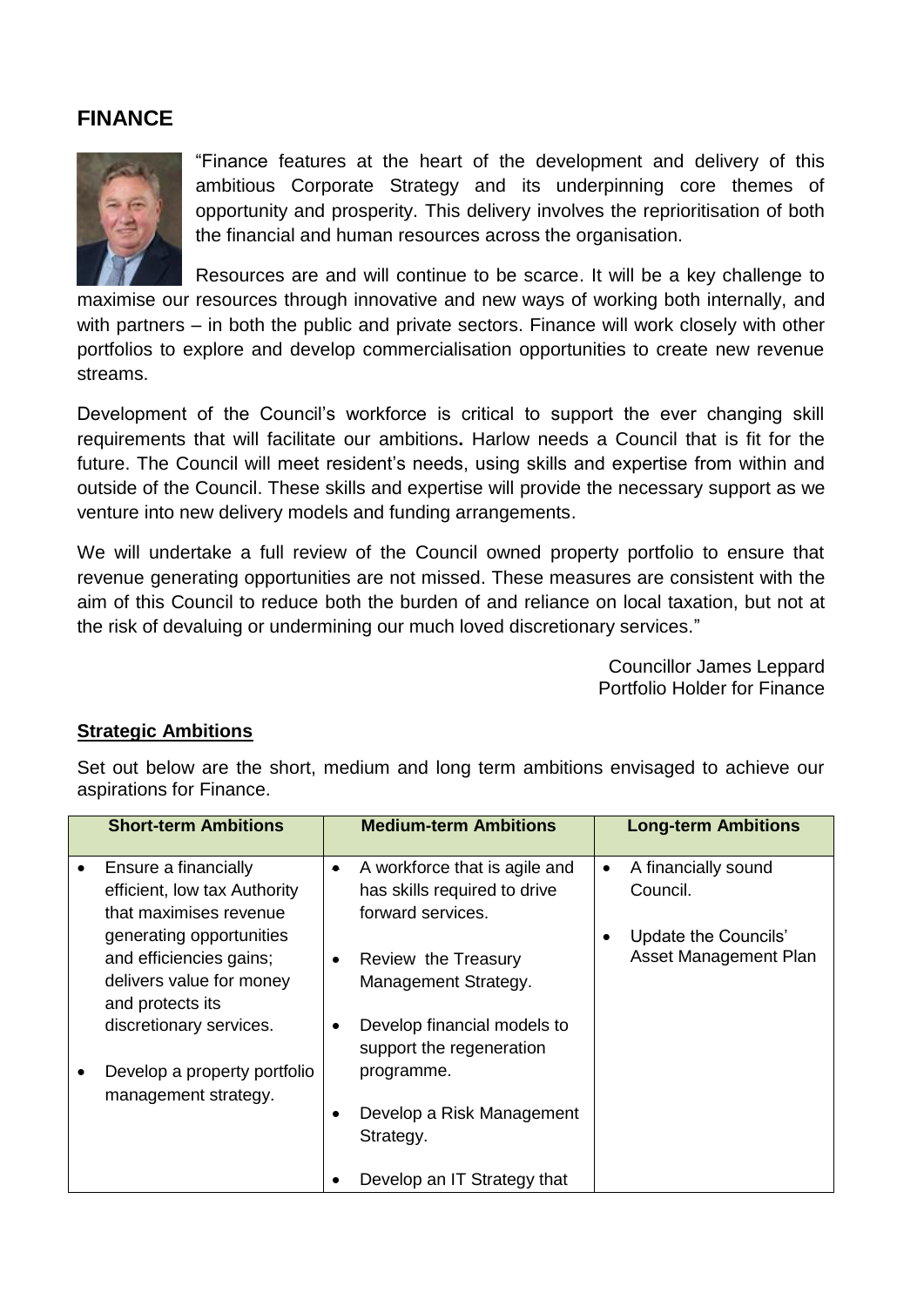| <b>Short-term Ambitions</b> | <b>Medium-term Ambitions</b>                            | <b>Long-term Ambitions</b> |
|-----------------------------|---------------------------------------------------------|----------------------------|
|                             | meets the future needs of<br>residents and the Council. |                            |

- Deliver a sustainable Medium Term Financial Strategy which protects discretionary services and reduces the local taxation burden in real terms. Any reduction in local taxation will not be made at the cost of discretionary services.
- The Council's Accommodation Review completed. The Strategy and Action Plan implemented
- A robust approach to risk and adoption of a Risk Management Strategy.
- A new IT Strategy and Action Plan to meet the future needs of our residents and staff.
- Asset Management Plan updated to drive a five year capital investment programme.
- A financial framework and package that supports the Administration's regeneration objectives.

The Finance Portfolio contributes to the achievement of three of the key strategic themes. Our ambition to be a low tax authority impacts directly on the economic wellbeing of our residents. Our strategic ambition will make the Council more efficient and more able to serve the Town.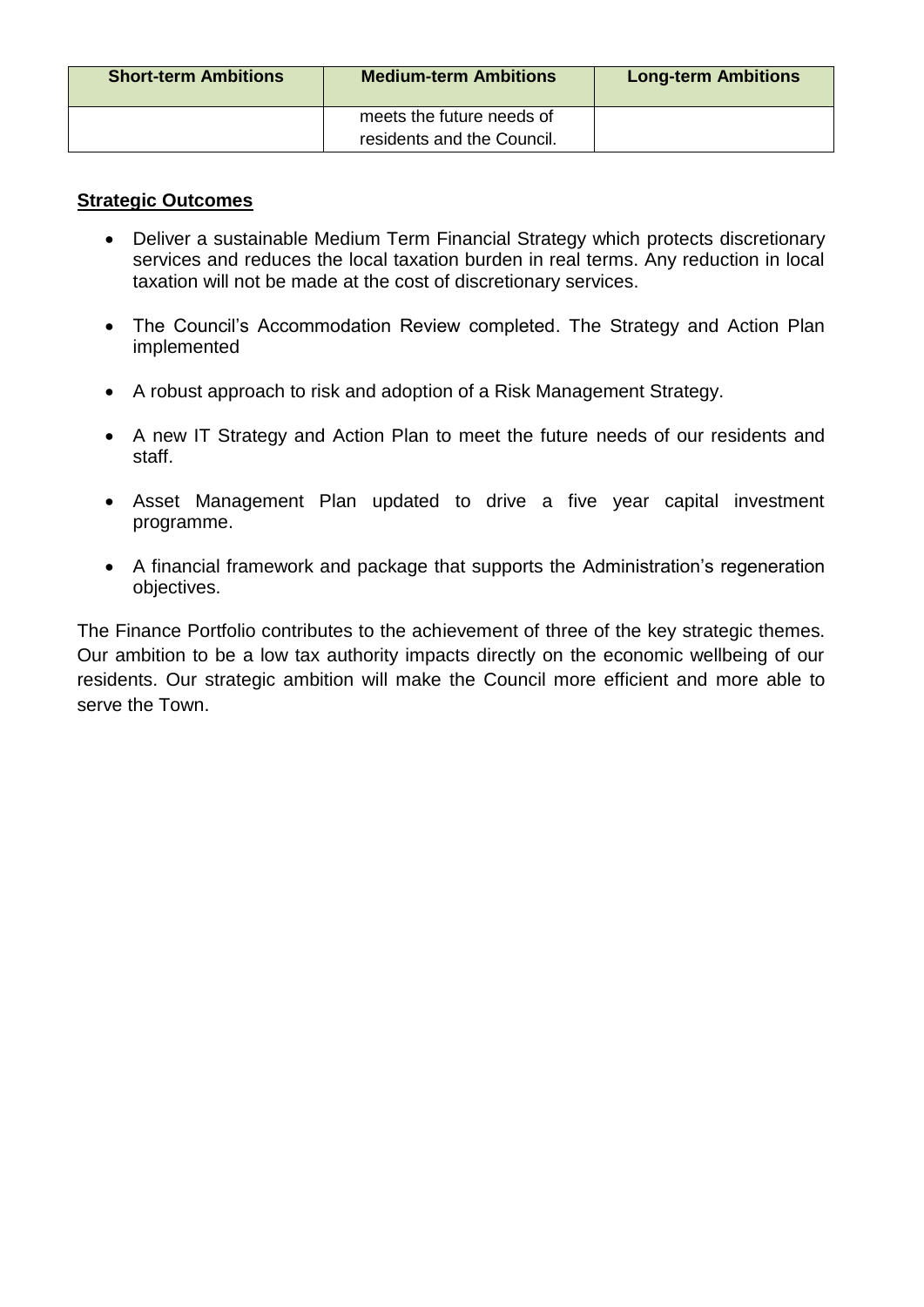## **GOVERNANCE**



"Governance features at the heart of the development and delivery of this ambitious Corporate Strategy and its underpinning core themes of opportunity and prosperity. This delivery involves the reprioritisation of human resources across the organisation.

It will be a key challenge of this Portfolio to explore innovative and new ways of working. We will endeavour to explore commercial opportunities that support our key strategic themes. This development of the Council's workforce is critical to support the ever changing skill requirements that facilitates our ambitions**.** 

It will also be a priority of this Administration to improve voters engagement in the democratic process.

Local businesses will be supported, developed and promoted through innovative procurement strategies

Climate change is one of the most significant threats facing the world. One of the largest factors contributing to climate change is man-made emissions, especially those relating to the use of non-sustainable power sources. The Council recognises that action must be taken quickly in order to prevent climate change from causing irreversible damage to the planet.

One of our key strategic ambition for this Portfolio is to step up this Council's plan to get to Net Zero and show civic leadership in tackling climate change. This is critical if we are to safeguard the environment and to ensure Harlow is a Town fit for the future.

> Councillor Alastair Gunn Portfolio Holder for Governance

## **Strategic Ambitions**

Set out below are the short, medium and long term ambitions envisaged to achieve our aspirations for Finance and Governance.

| <b>Short-term Ambitions</b>                                                                                                                        |           | <b>Medium-term Ambitions</b>                                                                                                          |                        | <b>Long-term Ambitions</b>                                                                                                |
|----------------------------------------------------------------------------------------------------------------------------------------------------|-----------|---------------------------------------------------------------------------------------------------------------------------------------|------------------------|---------------------------------------------------------------------------------------------------------------------------|
| An Authority that values its<br>staff and ensures that they<br>are able to deliver future<br>services that meet the<br>changing needs of the Town. | $\bullet$ | Deliver a people centred<br>approach to services for<br>residents and business<br>based on customer insight<br>and associated demand. | $\bullet$<br>$\bullet$ | Reform Election cycle.<br>Meet target of net zero<br>emissions from Council<br>operations in advance<br>of the Government |
| Ensure, as far as we are able<br>to do so under law that<br>procurement activities provide<br>equality of opportunity for<br>local business.       |           | Develop a Commercial<br>Strategy.<br>Develop a Strategy & Action<br>Plan for the outcomes of the<br><b>Accommodation Review</b>       |                        | target of 2050.                                                                                                           |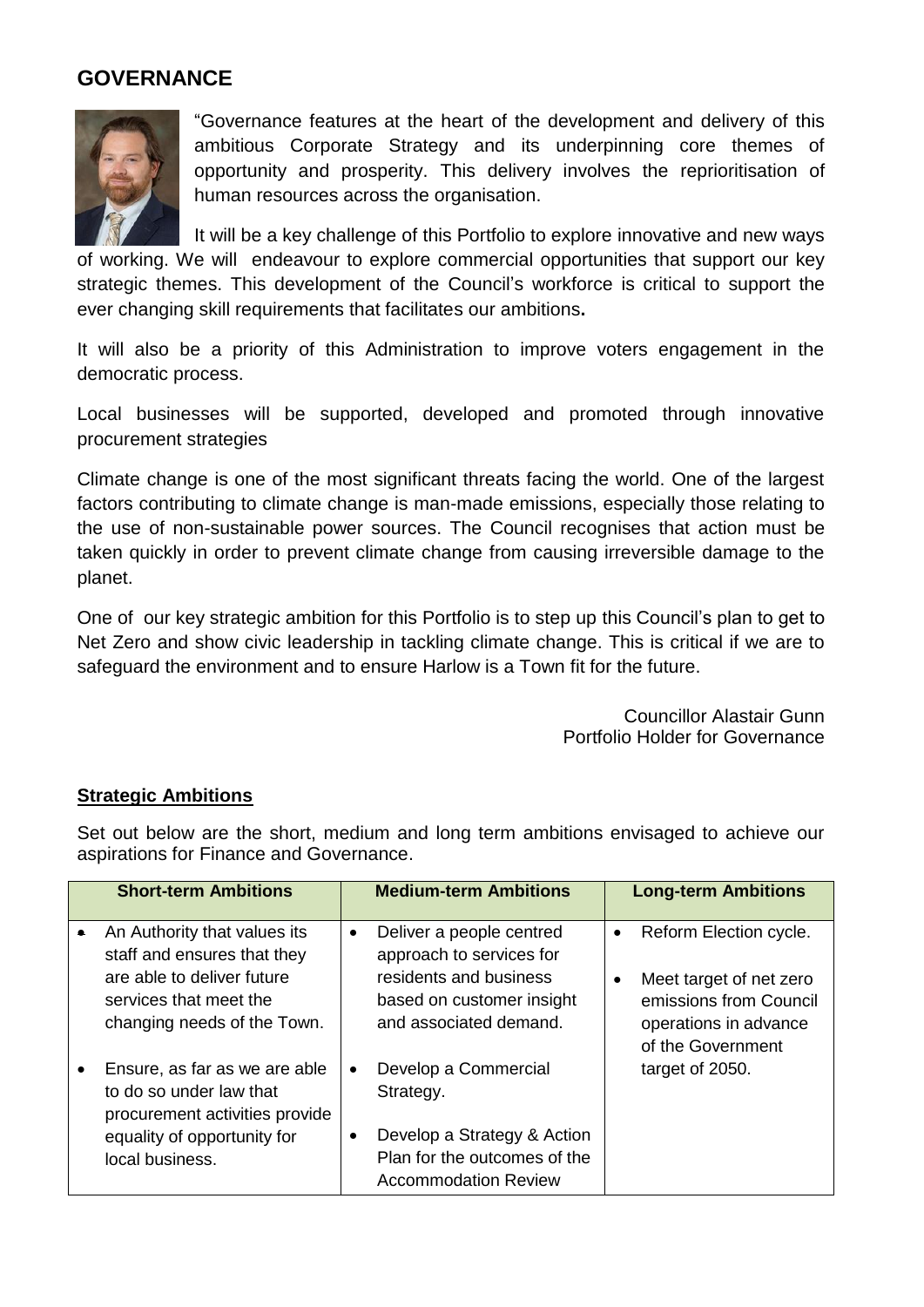|   | <b>Short-term Ambitions</b>                                                                                                                                              |   | <b>Medium-term Ambitions</b>                                                            | <b>Long-term Ambitions</b> |
|---|--------------------------------------------------------------------------------------------------------------------------------------------------------------------------|---|-----------------------------------------------------------------------------------------|----------------------------|
| ٠ | Develop opportunities to<br>increase greater democratic<br>engagement                                                                                                    | ٠ | Ensure all procurement<br>activities support the<br>Council's Carbon Reduction          |                            |
|   | Explore opportunities for<br>shared service provision on a<br>business case basis.                                                                                       | ٠ | Plan.<br>Identify ways in which<br>parking provision can be                             |                            |
|   | Ensure existing and new<br>contracts deliver for the<br>people of Harlow.                                                                                                |   | enhanced to prevent<br>inappropriate use of green<br>spaces and access<br>difficulties. |                            |
|   | <b>Ensure the Council's</b><br>Constitution enables it to<br>deliver the priorities of the<br>Administration in both an<br>efficient, but democratically<br>fair manner. |   |                                                                                         |                            |
| ٠ | The Equality, Diversity<br>Inclusivity Policy is embedded<br>in the Council's functions.                                                                                 |   |                                                                                         |                            |

- A longer term organisational People and Resource Plan developed to support an agile workforce.
- A Customer Services Strategy and Action Plan that responds to changing customer demands.
- The procurement of goods, works and services are open, fair, ethical, lawful, and transparent, which benefits local businesses.
- Opportunities improved for residents to participate in local democracy and decision making. Improved democratic equality through the electoral services review process.
- Implementation of the Equality and Diversity Action Plan and processes.
- Activities that contributes to the Carbon Reduction Plan are reflected across the Council.
- An effective way developed to measure the Council's carbon footprint, which includes targets that are evidenced based and a new carbon management plan to achieve Net Zero.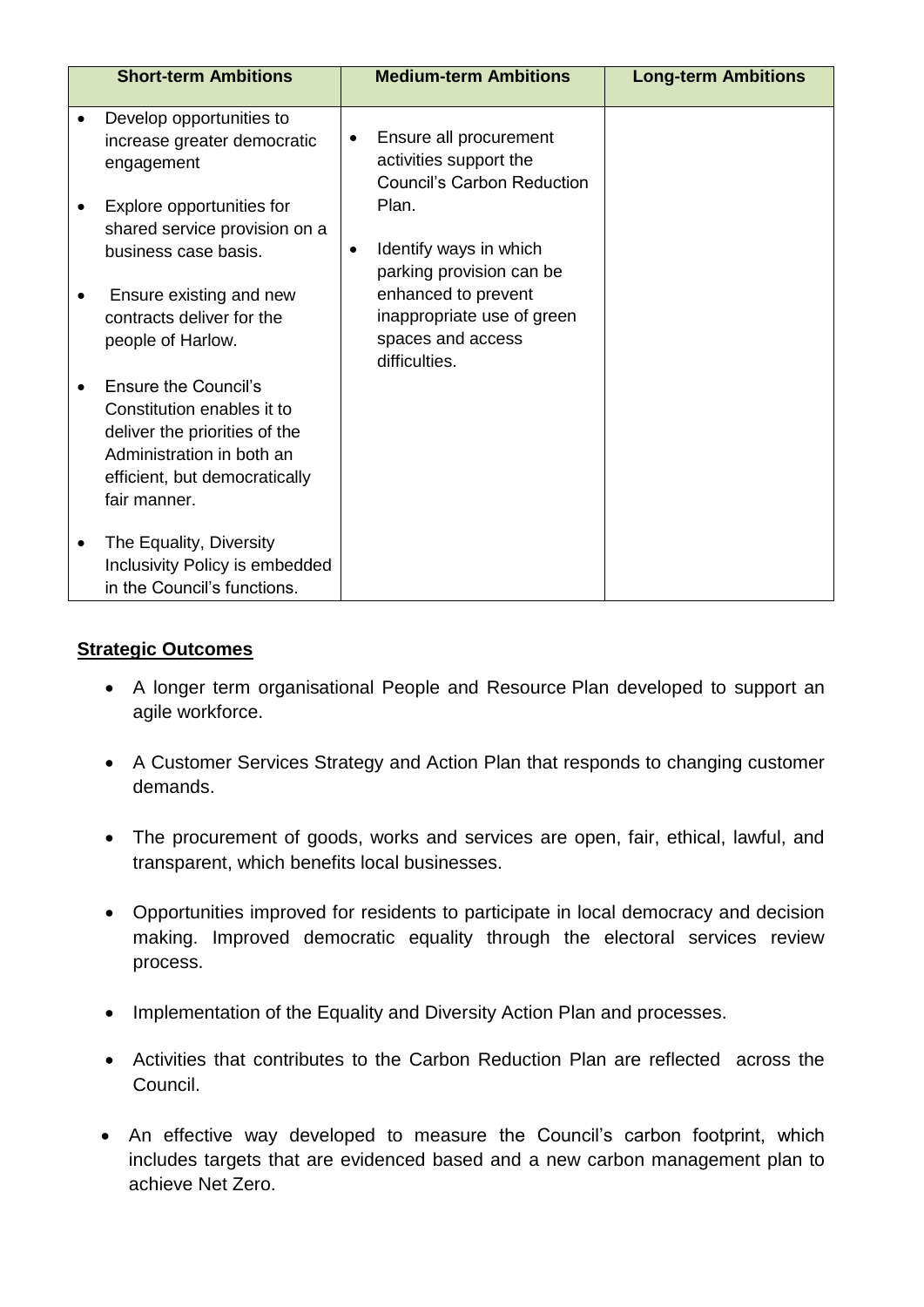- Programme delivered for the installation of electric vehicle charging points across Harlow.
- Deliver year-on-year improvements in the Council's recycling rates; and the operations for refuse collection.

The Governance Portfolio contributes to the achievement of a number our key strategic themes. Our procurement policies will provide economic opportunities for SMEs in the Town. Residents will have good customer experiences and the opportunity to put their views to the Council; as well as those residents in the greatest need to interact with the Council regardless of their backgrounds. These ambitions will support the Council and the Town for the future.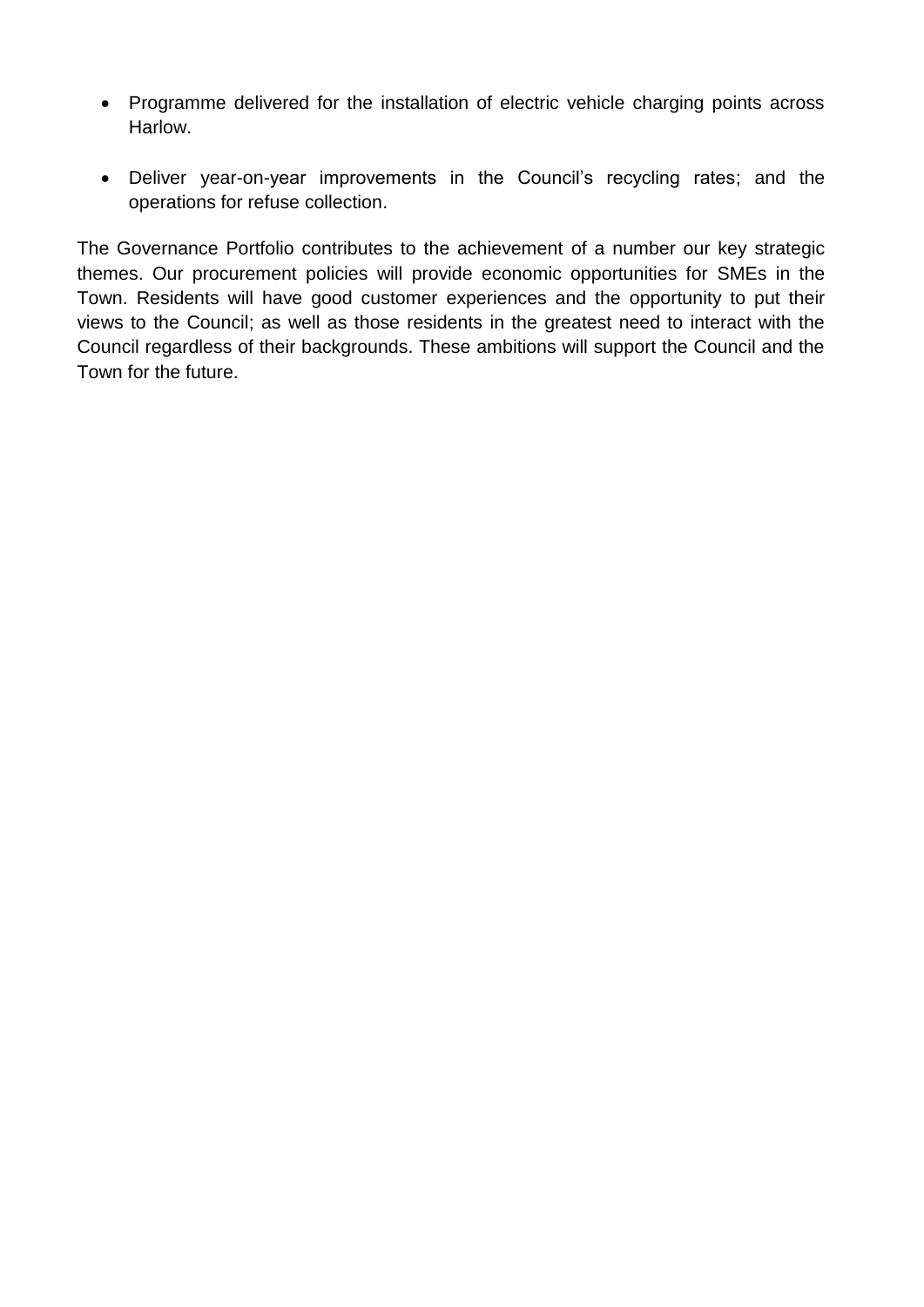# **ENVIRONMENT**



"Within and beyond the challenges posed by the urgent need to respond to climate change is an opportunity to enhance Harlow's environment. Addressing the downward trend in the cleanliness of the Town and its street scene by reinvigorating the Town's green and open spaces through a new approach to promote biodiversity. We can once more make Harlow a place that people are proud to live in and be the best place to start and bring up a family."

> Councillor Nicky Purse Portfolio Holder for Environment

## **Strategic Ambitions**

Set out below are the short, medium and long term ambitions envisaged to achieve our aspirations for Environment.

| <b>Short-term Ambitions</b>                                                                                     | <b>Medium-term Ambitions</b>                                                                                                                  | <b>Long-term Ambitions</b>                                            |
|-----------------------------------------------------------------------------------------------------------------|-----------------------------------------------------------------------------------------------------------------------------------------------|-----------------------------------------------------------------------|
| Sustain and improve<br>cleanliness of the Town<br>with the maintenance and<br>protection of open spaces         | Develop an overarching<br>$\bullet$<br><b>Climate Change Strategy</b><br>for Harlow which will<br>support residents and<br>businesses to make | Develop new a proactive<br>$\bullet$<br>strategy to prevent littering |
| Improve Harlow's bio-<br>diversity through an active<br>tree planting programme<br>and creation of a variety of | informed choices about<br>actions which will reduce<br>carbon emissions.                                                                      |                                                                       |
| wildlife habitats.                                                                                              | <b>Review the Tree</b><br>$\bullet$<br><b>Maintenance Policy</b>                                                                              |                                                                       |
|                                                                                                                 | A survey of the Council's<br>Trees undertaken using<br>GIS.                                                                                   |                                                                       |

## **Strategic Outcomes**

- The Council's 'community leadership' role will be strengthened through the production of a Climate Change Strategy for Harlow.
- Continue to exceed Keep Britain Tidy standards in the maintenance of the Town's environment.
- Bio-diversity improved through a programme of tree planting and a variety of habitats.
- Policy for Tree Maintenance developed.
- Programme developed for Tree maintenance.